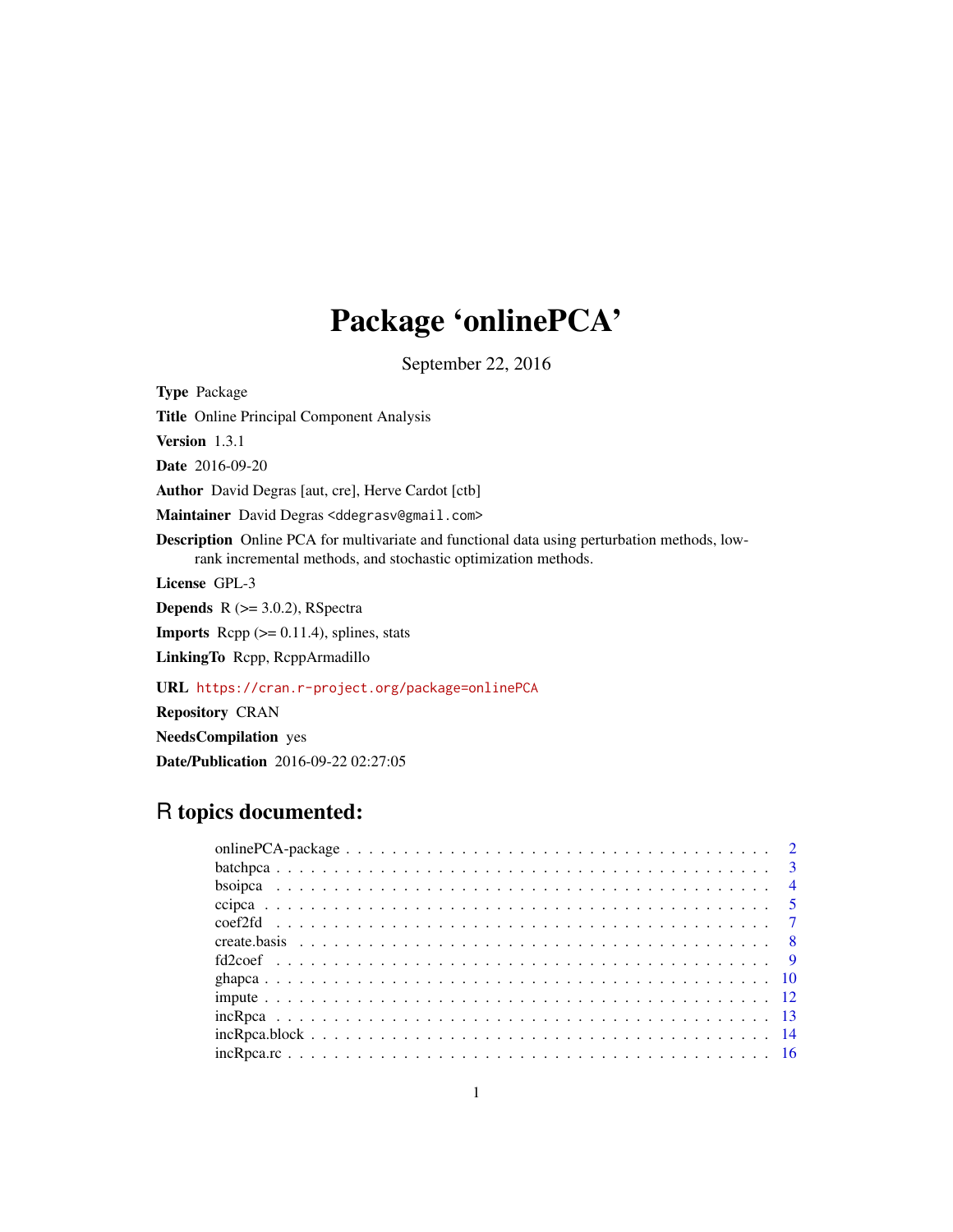<span id="page-1-0"></span>

| Index |  |
|-------|--|
|       |  |
|       |  |
|       |  |
|       |  |
|       |  |
|       |  |

onlinePCA-package *Online Principal Component Analysis*

#### **Description**

Online PCA algorithms using perturbation methods ([perturbationRpca](#page-17-1)), secular equations ([secularRpca](#page-19-1)), incremental PCA ([incRpca,](#page-12-1) [incRpca.block,](#page-13-1) [incRpca.rc](#page-15-1)), and stochastic optimization ([bsoipca](#page-3-1), [ccipca,](#page-4-1) [ghapca,](#page-9-1) [sgapca,](#page-21-1) [snlpca](#page-22-1)). [impute](#page-11-1) handles missing data with the regression approach of Brand (2002). [batchpca](#page-2-1) performs fast batch (offline) PCA using iterative methods. [create.basis,](#page-7-1) [coef2fd,](#page-6-1) [fd2coef](#page-8-1) respectively create B-spline basis sets for functional data (FD), convert FD to basis coefficients, and convert basis coefficients back to FD. [updateMean](#page-25-1) and [updateCovariance](#page-24-1) update the sample mean and sample covariance.

#### Details

Package: onlinePCA Type: Package Version: 1.2 Date: 2015-10-29 License: GPL-3 URL: <https://cran.r-project.org/package=onlinePCA>

#### Author(s)

David Degras <ddegrasv@gmail.com>

#### References

Brand, M. (2002). Incremental singular value decomposition of uncertain data with missing values. *European Conference on Computer Vision (ECCV).*

Gu, M. and Eisenstat, S. C. (1994). A stable and efficient algorithm for the rank-one modification of the symmetric eigenproblem. *SIAM Journal of Matrix Analysis and Applications.*

Hegde et al. (2006) Perturbation-Based Eigenvector Updates for On-Line Principal Components Analysis and Canonical Correlation Analysis. *Journal of VLSI Signal Processing*.

Oja (1992). Principal components, Minor components, and linear neural networks. *Neural Networks.*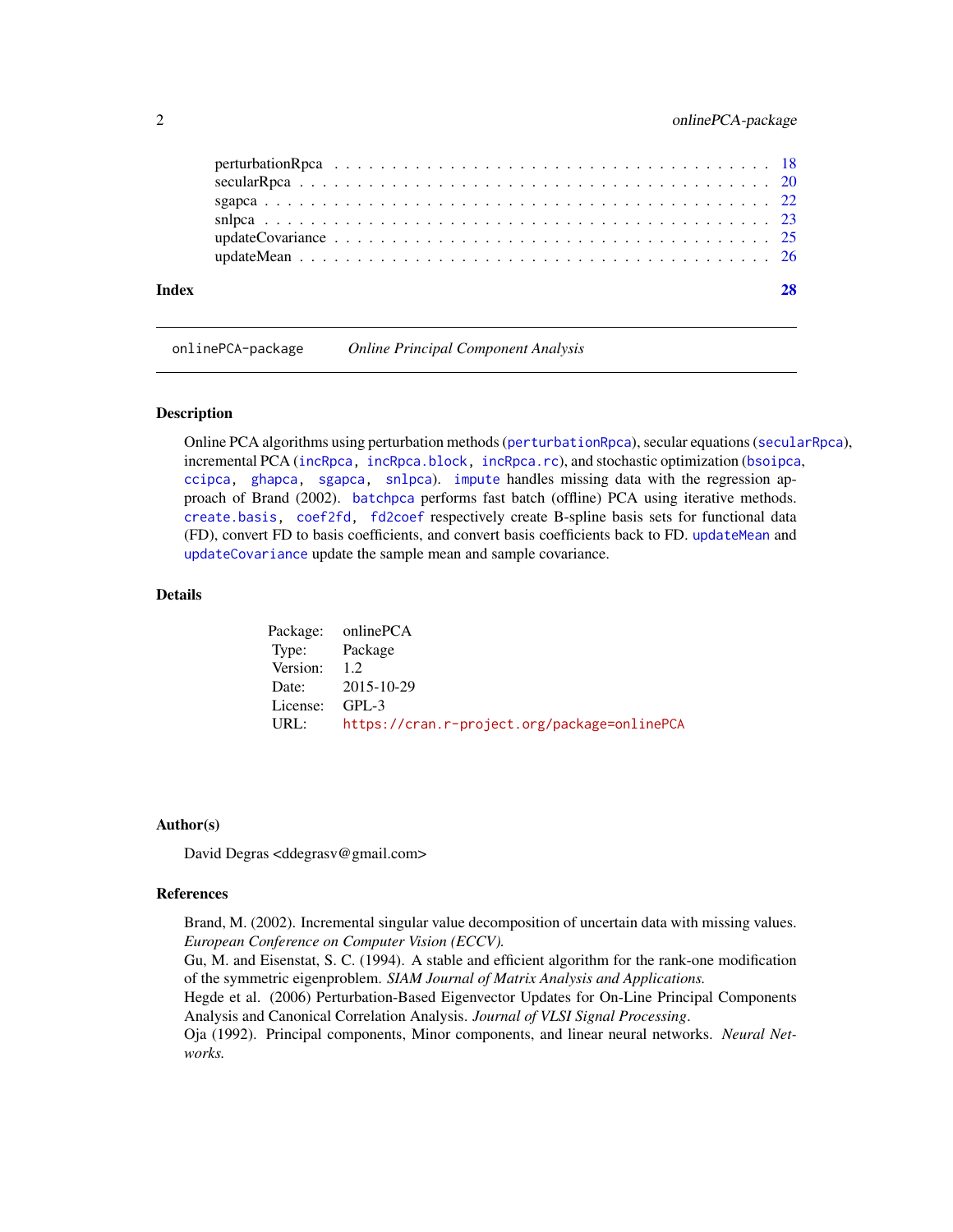#### <span id="page-2-0"></span>batchpca 3

Sanger (1989). Optimal unsupervised learning in a single-layer linear feedforward neural network. *Neural Networks.*

Mitliagkas et al. (2013). Memory limited, streaming PCA. *Advances in Neural Information Processing Systems*.

Weng et al. (2003). Candid Covariance-free Incremental Principal Component Analysis. *IEEE Trans. Pattern Analysis and Machine Intelligence*.

<span id="page-2-1"></span>batchpca *Batch PCA*

#### **Description**

This function performs the PCA of a data matrix or covariance matrix, returning the specified number of principal components (eigenvectors) and eigenvalues.

#### Usage

batchpca(x, q, center, type =  $c("data", "covariance"), byrow = FALSE)$ 

#### Arguments

| X      | data or covariance matrix                                            |
|--------|----------------------------------------------------------------------|
| q      | number of requested PCs                                              |
| center | optional centering vector for x                                      |
| type   | type of the matrix x                                                 |
| byrow  | Are observation vectors stored in rows (TRUE) or in columns (FALSE)? |

#### Details

The PCA is efficiently computed using the functions [svds](#page-0-0) or [eigs\\_sym](#page-0-0) of package RSpectra, depending on the argument type. An Implicitly Restarted Arnoldi Method (IRAM) is used in the former case and an Implicitly Restarted Lanczos Method (IRLM) in the latter.

The arguments center and byrow are only in effect if type is "data". In this case a scaling factor  $1/\sqrt{n}$  (not  $1/\sqrt{n-1}$ ) is applied to x before computing its singular values and vectors, where *n* is the number of observation vectors stored in x.

#### Value

A list with components

| values  | the first q squared singular values of x if type="data"; the first Q eigenvalues if |
|---------|-------------------------------------------------------------------------------------|
|         | type="covariance".                                                                  |
| vectors | the first $q PC$ of $x$ .                                                           |

#### References

<http://www.caam.rice.edu/software/ARPACK/>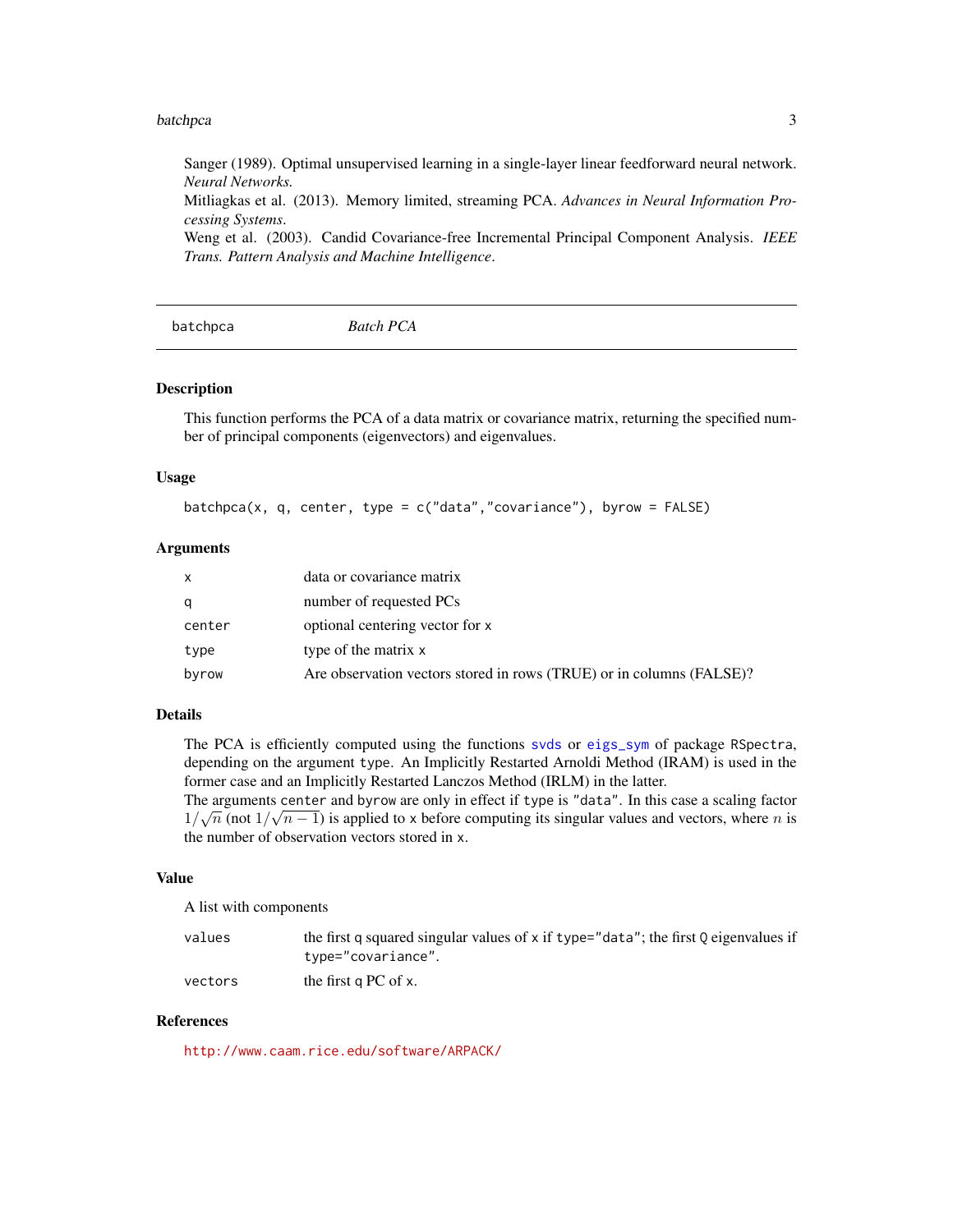#### Examples

```
## Not run:
## Simulate data
n <- 1e4
d <- 500
q \le -10x <- matrix(runif(n*d), n, d)
x <- x %*% diag(sqrt(12*(1:d)))
# The eigenvalues of cov(x) are approximately 1, 2, ..., d
# and the corresponding eigenvectors are approximately
# the canonical basis of R^p
## PCA computation (from fastest to slowest)
system.time(pca1 <- batchpca(scale(x,scale=FALSE), q, byrow=TRUE))
system.time(pca2 <- batchpca(cov(x), q, type="covariance"))
system.time(pca3 <- eigen(cov(x),TRUE))
system.time(pca4 <- svd(scale(x/sqrt(n-1),scale=FALSE), 0, q))
system.time(pca5 <- prcomp(x))
## End(Not run)
```
<span id="page-3-1"></span>bsoipca *Block Stochastic Orthononal Iteration (BSOI)*

#### Description

The online PCA algorithm of Mitliagkas et al. (2013) is a block-wise stochastic variant of the classical power-method.

#### Usage

bsoipca(x, q, U, B, center, byrow = FALSE)

#### Arguments

| X      | data matrix.                                                        |
|--------|---------------------------------------------------------------------|
| q      | number of PC to compute.                                            |
| U      | matrix of initial PCs in columns (optional).                        |
| B      | size of block updates (optional).                                   |
| center | centering vector (optional).                                        |
| byrow  | are the data vectors in x stored in rows (TRUE) or columns (FALSE)? |

<span id="page-3-0"></span>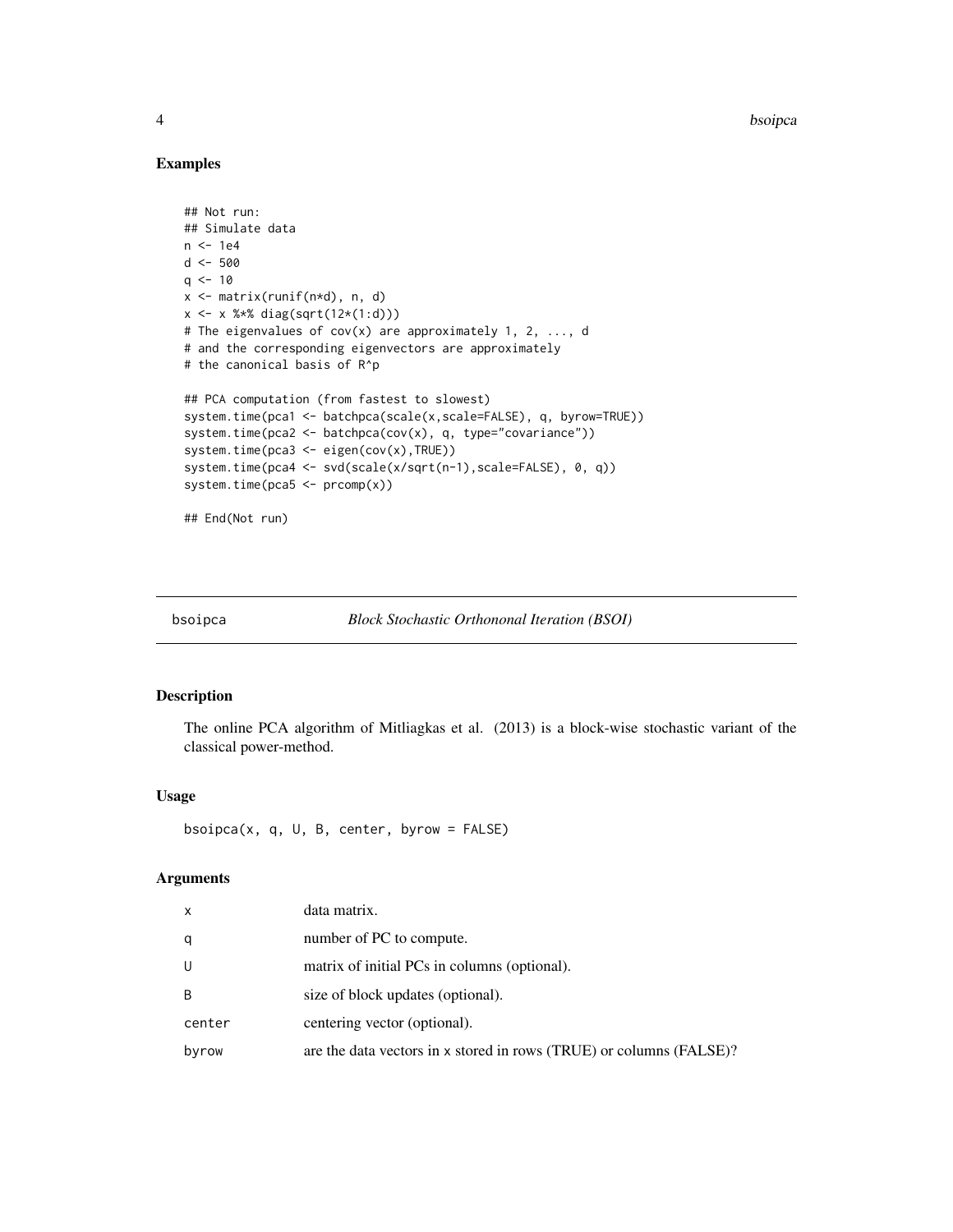#### <span id="page-4-0"></span>ccipca **5**

#### Details

The default value of B is  $floor(n/nblock)$  with n the number of data vectors in x, d the number of variables, and  $nblock = ceiling(log(d))$  the number of blocks.

If  $U$  is specified, q defaults to ncol( $U$ ); otherwise the initial PCs are computed from the first block of data and q must be specified explicitly.

Although the algorithm does not give eigenvalues, they can easily be estimated by computing the variance of the data along the PCs.

#### Value

A matrix with the q first eigenvectors/PCs in columns.

#### References

Mitliagkas et al. (2013). Memory limited, streaming PCA. *Advances in Neural Information Processing Systems*.

#### Examples

```
## Simulate Brownian Motion
n <- 100 # number of sample paths
d <- 50 # number of observation points
x \leq matrix(rnorm(n*d,sd=1/sqrt(d)),n,d)
x \le - t(\text{apply}(x, 1, \text{cumsum})) # \text{dim}(x) = c(100, 50)q <- 10 # number of PC to compute
B \le -20 # block size
## BSOI PCA
U <- bsoipca(x, q, B=B, byrow=TRUE) # PCs
lambda <- apply(x %*% U, 2, var) # eigenvalues
```
<span id="page-4-1"></span>ccipca *Candid Covariance-Free Incremental PCA*

#### Description

Stochastic gradient ascent algorithm CCIPCA of Weng et al. (2003).

#### Usage

```
ccipca(lambda, U, x, n, q = length(lambda), l=2, center, tol = 1e-8, sort = TRUE)
```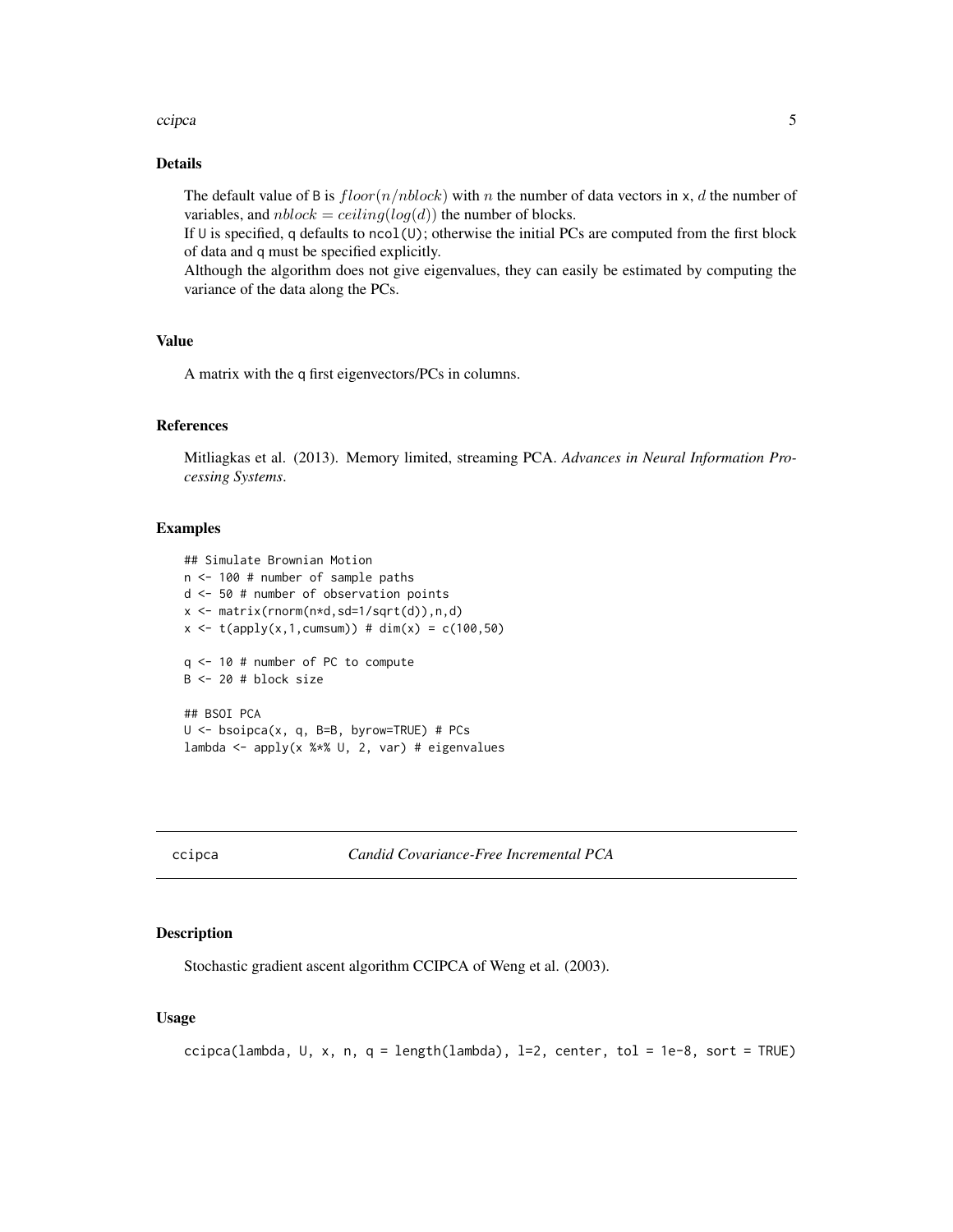6 compared to the contract of the compared of the compared of the compared of the compared of the compared of the compared of the compared of the compared of the compared of the compared of the compared of the compared of

#### Arguments

| matrix of eigenvectors (PC) stored in columns.<br>U<br>new data vector.<br>x<br>sample size before observing x.<br>n<br>number of eigenvectors to compute.<br>q<br>'amnesic' parameter.<br>optional centering vector for x.<br>center<br>numerical tolerance.<br>tol<br>Should the new eigenpairs be sorted?<br>sort | lambda | vector of eigenvalues. |
|----------------------------------------------------------------------------------------------------------------------------------------------------------------------------------------------------------------------------------------------------------------------------------------------------------------------|--------|------------------------|
|                                                                                                                                                                                                                                                                                                                      |        |                        |
|                                                                                                                                                                                                                                                                                                                      |        |                        |
|                                                                                                                                                                                                                                                                                                                      |        |                        |
|                                                                                                                                                                                                                                                                                                                      |        |                        |
|                                                                                                                                                                                                                                                                                                                      |        |                        |
|                                                                                                                                                                                                                                                                                                                      |        |                        |
|                                                                                                                                                                                                                                                                                                                      |        |                        |
|                                                                                                                                                                                                                                                                                                                      |        |                        |

#### Details

The 'amnesic' parameter 1 determines the weight of past observations in the PCA update. If 1=0, all observations have equal weight, which is appropriate for stationary processes. Otherwise, typical values of l range between 2 and 4. As l increases, more weight is placed on new observations and less on older ones. For meaningful results, the condition 0 <= 1 < n should hold.

The CCIPCA algorithm iteratively updates the PCs while deflating x. If at some point the Euclidean norm of x becomes less than tol, the algorithm stops to prevent numerical overflow.

If sort is TRUE, the updated eigenpairs are sorted by decreasing eigenvalue. If FALSE, they are not sorted.

#### Value

A list with components

| values  | updated eigenvalues.  |
|---------|-----------------------|
| vectors | updated eigenvectors. |

#### References

Weng et al. (2003). Candid Covariance-free Incremental Principal Component Analysis. *IEEE Trans. Pattern Analysis and Machine Intelligence*.

#### Examples

## Simulation of Brownian motion n <- 100 # number of paths d <- 50 # number of observation points q <- 10 # number of PCs to compute x <- matrix(rnorm(n\*d,sd=1/sqrt(d)), n, d)  $x \leftarrow t(\text{apply}(x, 1, \text{cumsum}))$ ## Initial PCA n0 <- 50 pca <- princomp(x[1:n0,]) xbar <- pca\$center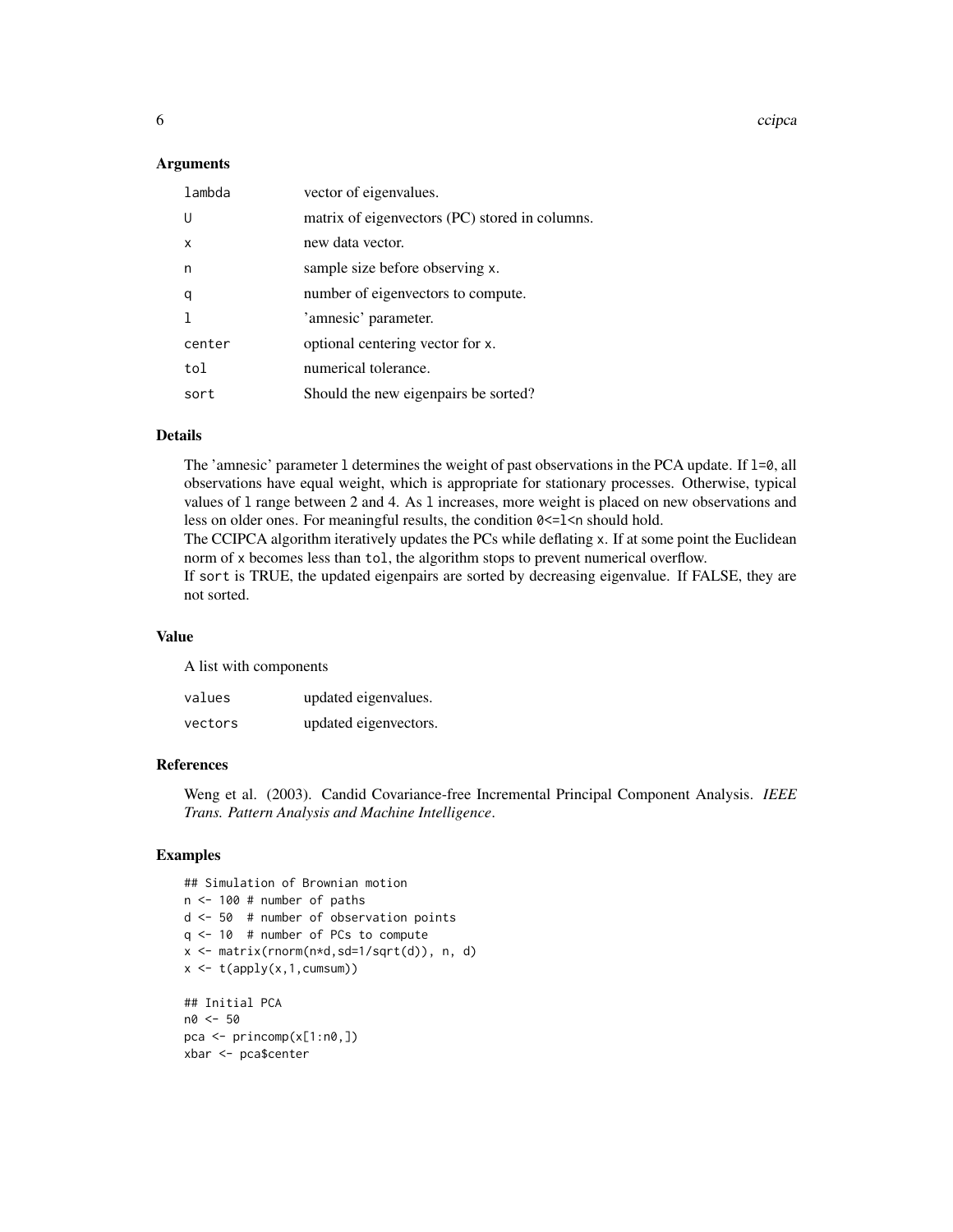#### <span id="page-6-0"></span> $\text{coeff}(2f\mathbf{d})$  7

```
pca <- list(values=pca$sdev^2, vectors=pca$loadings)
## Incremental PCA
for (i \text{ in } n0:(n-1)){ xbar <- updateMean(xbar, x[i+1,], i)
   pca <- ccipca(pca$values, pca$vectors, x[i+1,], i, q = q, center = xbar) }
# Uncentered PCA
nx1 < -sqrt(sum(x[1, ]^2))pca <- list(values=nx1^2, vectors=as.matrix(x[1,]/nx1))
for (i in n0:(n-1))
   pca <- ccipca(pca$values, pca$vectors, x[i+1,], i, q = q)
```
<span id="page-6-1"></span>coef2fd *Recover functional data from their B-spline coefficients*

#### Description

This function computes functional data from their coefficients in a B-spline basis.

#### Usage

```
coef2fd(beta, basis, byrow = TRUE)
```
#### **Arguments**

| beta  | B-spline coefficients                                                                               |
|-------|-----------------------------------------------------------------------------------------------------|
| basis | object created by create.basis                                                                      |
| byrow | are the coefficients of each functional observation stored in rows (TRUE) or in<br>columns (FALSE)? |

#### Value

A matrix of functional data stored in the same format (row or columns) as the coefficients beta.

#### Note

In view of (online or offline) functional PCA, the coefficients beta are left- or right- multiplied by M^{-1/2} (depending on their row/column format)) before applying the B-spline matrix B, with M the Gram matrix associated to B.

#### See Also

[create.basis](#page-7-1), [fd2coef](#page-8-1)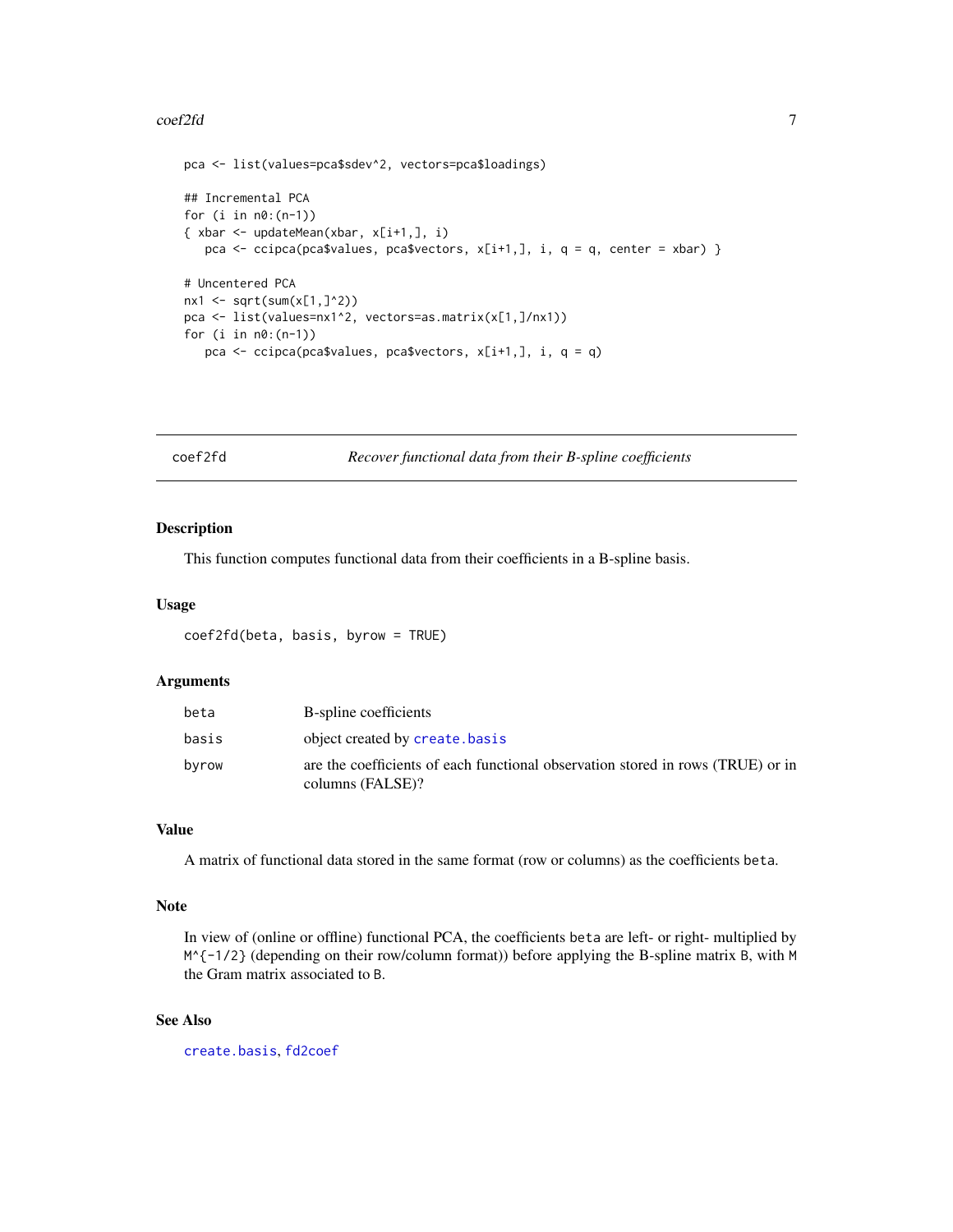#### Examples

```
n <- 100 # number of curves
d <- 500 # number of observation points
grid \leftarrow (1:d)/d # observation points
p <- 50 # number of B-spline basis functions
# Simulate Brownian motion
x <- matrix(rnorm(n*d,sd=1/sqrt(d)),n,d)
x \leftarrow t(\text{apply}(x, 1, \text{cumsum}))# Create B-spline basis
mybasis <- create.basis(grid, p, 1e-4)
# Compute smooth basis coefficients
beta <- fd2coef(x, mybasis)
# Recover smooth functional data
x.smooth <- coef2fd(beta, mybasis)
# Standard PCA and Functional PCA
pca \leq prcomp(x)fpca <- prcomp(beta)
```
<span id="page-7-1"></span>create.basis *Create a smooth B-spline basis*

#### Description

This function creates a smooth B-spline basis and provides tools to find the coefficients of functional data in the basis and to recover functional data from basis coefficients.

#### Usage

create.basis(x,  $p$ ,  $sp = 1e-09$ , degree = 3, nderiv = 2)

#### Arguments

| X      | vector of observation times                       |
|--------|---------------------------------------------------|
| p      | number of basis functions                         |
| sp     | smoothing parameter                               |
| degree | degree of the B splines                           |
| nderiv | order of the derivative to penalize for smoothing |

#### Details

The knots of the B-spline basis are taken as regular quantiles of x. The function output is intended for use with functions [coef2fd](#page-6-1) and [fd2coef](#page-8-1).

<span id="page-7-0"></span>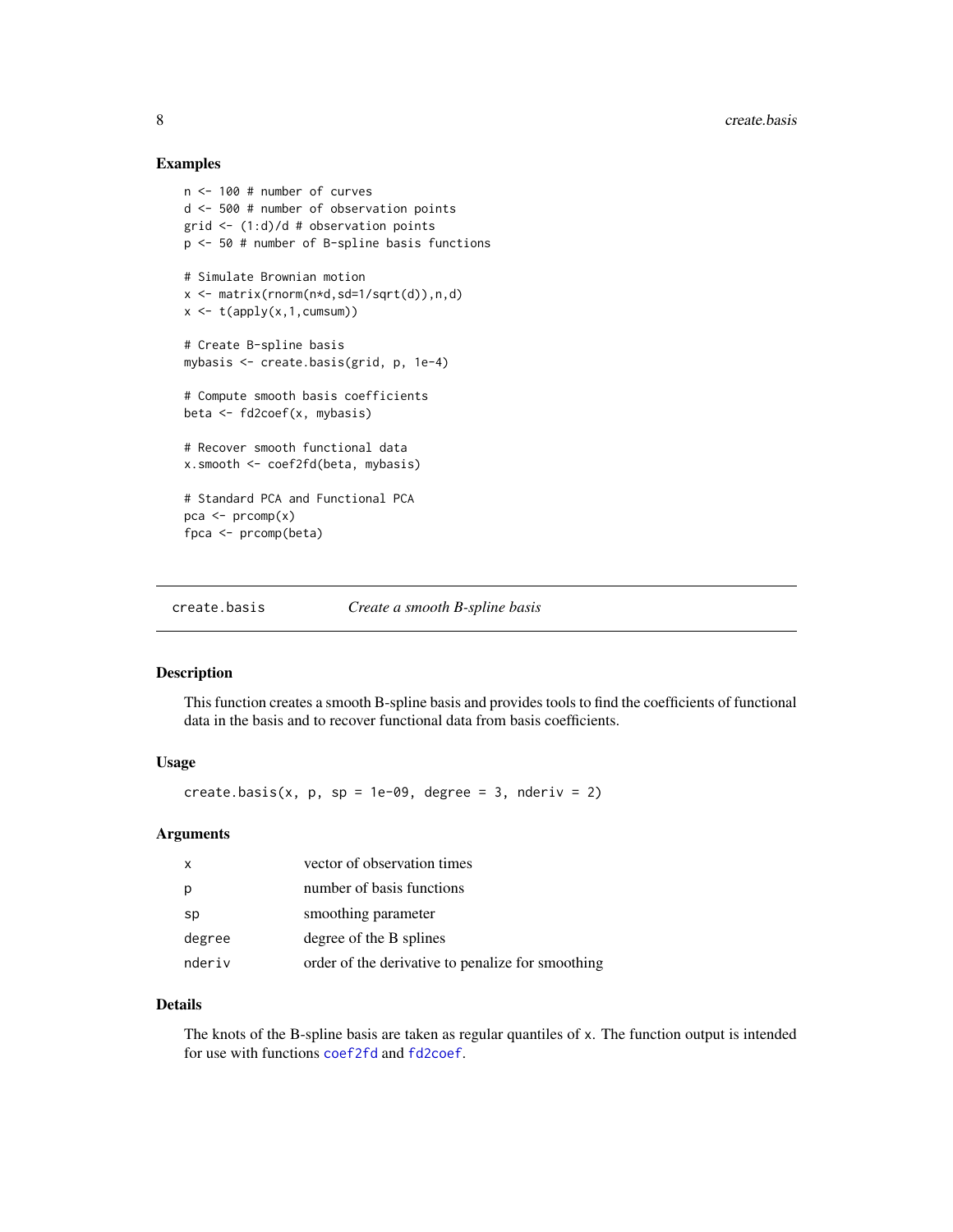#### <span id="page-8-0"></span>fd2coef 9

#### Value

A list with fields

| B            | matrix of B-splines evaluated at x (each column represents a basis function)                                                                                                                                                             |
|--------------|------------------------------------------------------------------------------------------------------------------------------------------------------------------------------------------------------------------------------------------|
| <sub>S</sub> | matrix that maps functional data to their (smoothed) coefficients of their projec-<br>tion in the basis set. For the purpose of PCA, the coefficients are premultiplied<br>by $M^{(1/2)}$ , where M is the Gram matrix associated with B |
| invsgrtM     | matrix $M^{-1/2}$ used to recover functional # data from their coefficients in the<br>basis set                                                                                                                                          |

#### See Also

[coef2fd](#page-6-1), [fd2coef](#page-8-1)

#### Examples

n <- 100 # number of curves d <- 500 # number of observation points grid <- (1:d)/d # observation points p <- 50 # number of B-spline basis functions # Simulate Brownian motion x <- matrix(rnorm(n\*d,sd=1/sqrt(d)),n,d)  $x \leftarrow t(\text{apply}(x,1, \text{cumsum}))$ # Create B-spline basis mybasis <- create.basis(grid, p, 1e-4) # Compute smooth basis coefficients beta <- fd2coef(x, mybasis) # Recover smooth functional data x.smooth <- coef2fd(beta, mybasis) # Standard PCA and Functional PCA pca <- prcomp(x)

fpca <- prcomp(beta)

<span id="page-8-1"></span>fd2coef *Compute the coefficients of functional data in a B-spline basis*

#### Description

This function computes the coefficients of functional data in a B-spline basis.

#### Usage

fd2coef(x, basis, byrow = TRUE)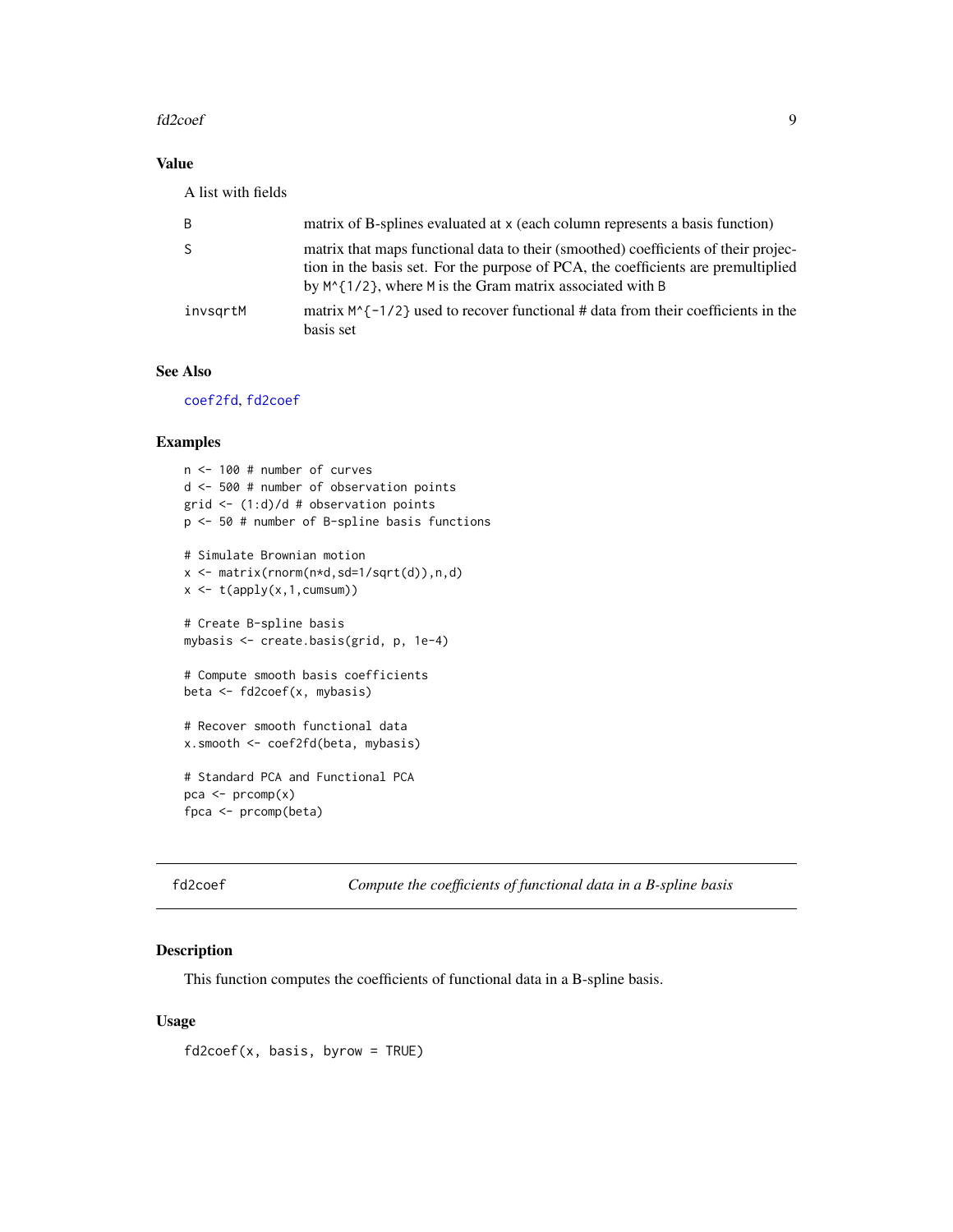<span id="page-9-0"></span>10 ghapca and the state of the state of the state of the state of the state of the state of the state of the state of the state of the state of the state of the state of the state of the state of the state of the state of

#### **Arguments**

|       | matrix of functional data.                                           |
|-------|----------------------------------------------------------------------|
| basis | object created by create.basis.                                      |
| byrow | are the functional data stored in rows (TRUE) or in columns (FALSE)? |

#### Value

A matrix of B-spline coefficients stored in the same format (row or columns) as functional data.

#### Note

In view of (online or offline) functional PCA, the coefficients are smoothed and premultiplied by M^{1/2}, with M the Gram matrix associated to the B-spline matrix.

#### See Also

[create.basis](#page-7-1), [coef2fd](#page-6-1)

#### Examples

```
n <- 100 # number of curves
d <- 500 # number of observation points
grid \leq (1:d)/d # observation points
p <- 50 # number of B-spline basis functions
# Simulate Brownian motion
x \leq matrix(rnorm(n*d,sd=1/sqrt(d)),n,d)
x \leftarrow t(\text{apply}(x, 1, \text{cumsum}))# Create B-spline basis
mybasis <- create.basis(grid, p, 1e-4)
# Compute smooth basis coefficients
beta <- fd2coef(x, mybasis)
# Recover smooth functional data
x.smooth <- coef2fd(beta, mybasis)
# Standard PCA and Functional PCA
pca \leftarrow prcomp(x)fpca <- prcomp(beta)
```
<span id="page-9-1"></span>ghapca *Generalized Hebbian Algorithm for PCA*

#### Description

Online PCA with the GHA of Sanger (1989).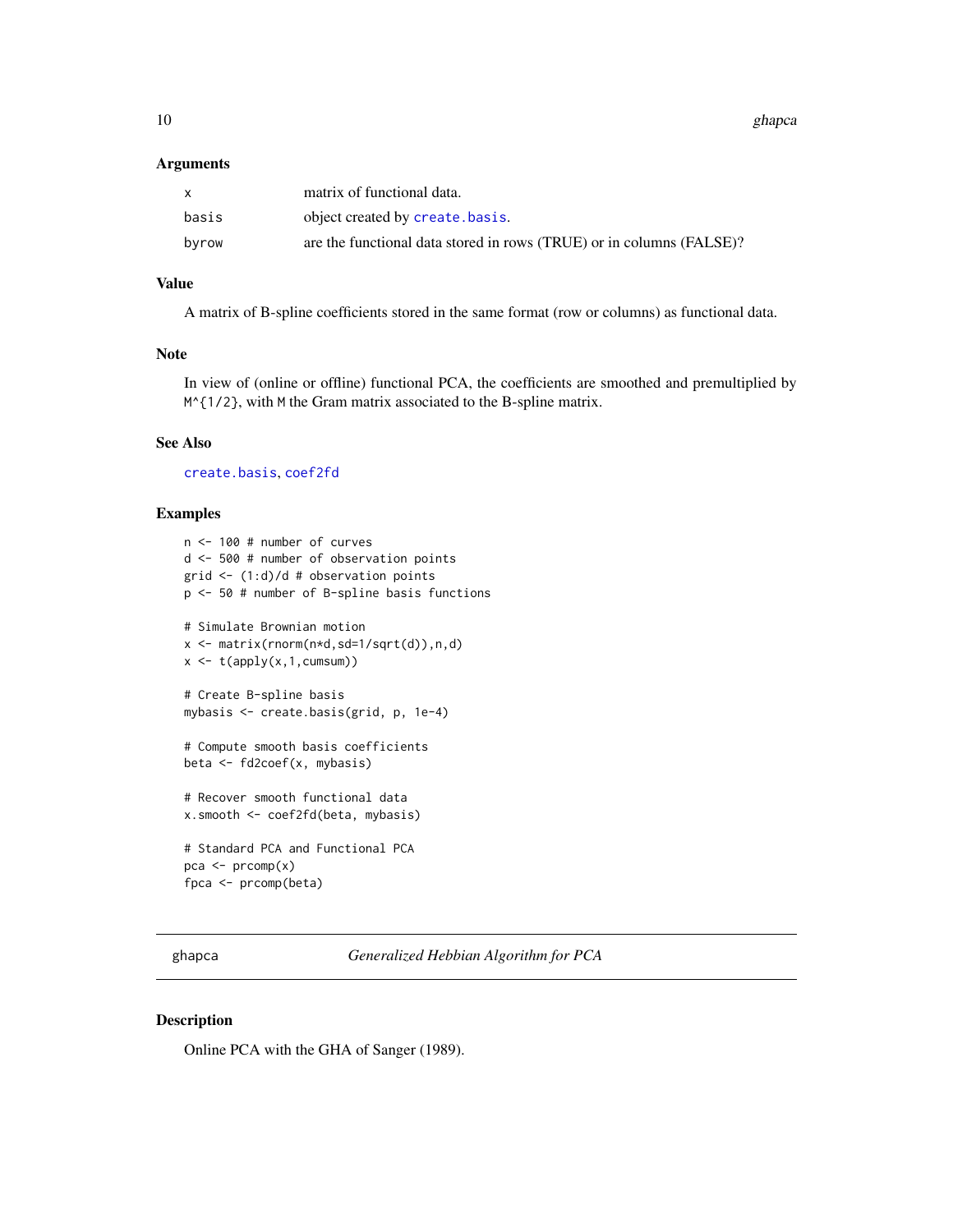#### <span id="page-10-0"></span>ghapca and the state of the state of the state of the state of the state of the state of the state of the state of the state of the state of the state of the state of the state of the state of the state of the state of the

#### Usage

ghapca(lambda, U, x, gamma, q = length(lambda), center, sort = TRUE)

#### Arguments

| lambda       | optional vector of eigenvalues.                |
|--------------|------------------------------------------------|
| U            | matrix of eigenvectors (PC) stored in columns. |
| $\mathsf{x}$ | new data vector.                               |
| gamma        | vector of gain parameters.                     |
| q            | number of eigenvectors to compute.             |
| center       | optional centering vector for x.               |
| sort         | Should the new eigenpairs be sorted?           |

#### Details

The vector gamma determines the weight placed on the new data in updating each eigenvector (the first coefficient of gamma corresponds to the first eigenvector, etc). It can be specified as a single positive number or as a vector of length ncol(U). Larger values of gamma place more weight on x and less on U. A common choice for (the components of) gamma is of the form c/n, with n the sample size and c a suitable positive constant.

If sort is TRUE and lambda is not missing, the updated eigenpairs are sorted by decreasing eigenvalue. Otherwise, they are not sorted.

#### Value

A list with components

| values  | updated eigenvalues or NULL. |
|---------|------------------------------|
| vectors | updated eigenvectors.        |

#### References

Sanger (1989). Optimal unsupervised learning in a single-layer linear feedforward neural network. *Neural Networks.*

#### See Also

[sgapca](#page-21-1), [snlpca](#page-22-1)

#### Examples

```
## Initialization
n <- 1e4 # sample size
n0 <- 5e3 # initial sample size
d <- 10 # number of variables
q <- d # number of PC
x <- matrix(runif(n*d), n, d)
x <- x %*% diag(sqrt(12*(1:d)))
```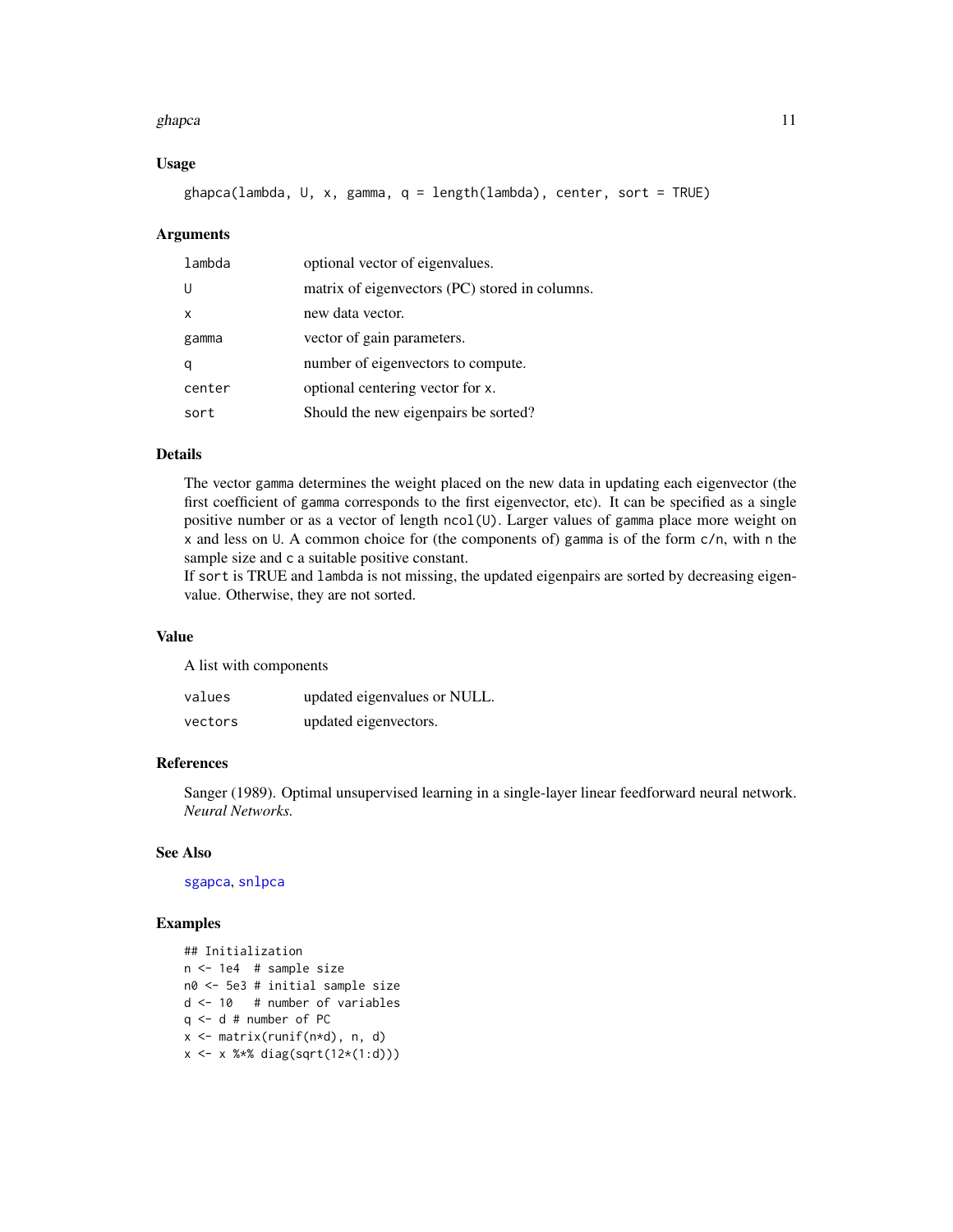#### <span id="page-11-0"></span>12 impute the contract of the contract of the contract of the contract of the contract of the contract of the contract of the contract of the contract of the contract of the contract of the contract of the contract of the

```
# The eigenvalues of X are close to 1, 2, ..., d
# and the corresponding eigenvectors are close to
# the canonical basis of R^d
## GHA PCA
pca <- princomp(x[1:n0,])
xbar <- pca$center
pca <- list(values=pca$sdev[1:q]^2, vectors=pca$loadings[,1:q])
for (i in (n0+1):n) {
  xbar <- updateMean(xbar, x[i,], i-1)
  pca <- ghapca(pca$values, pca$vectors, x[i,], 2/i, q, xbar)
}
```
<span id="page-11-1"></span>

impute *BLUP Imputation of Missing Values*

#### Description

Missing values of a vector are imputed by best linear unbiased prediction (BLUP) assuming a multivariate normal distribution.

#### Usage

```
impute(lambda, U, x, center, tol = 1e-07)
```
#### Arguments

| lambda | vector of eigenvalues of length q.                                       |
|--------|--------------------------------------------------------------------------|
| U      | matrix of eigenvectors (principal components) of dimension $p \star q$ . |
| X      | vector of observations of length p with missing entries.                 |
| center | centering vector for x. Default is zero.                                 |
| tol    | tolerance in the calculation of the pseudoinverse.                       |

#### Details

The vector x is assumed to arise from a multivariate normal distribution with mean vector center and covariance matrix  $Udiag(lambda)U<sup>T</sup>$ .

#### Value

The imputed vector x.

#### References

Brand, M. (2002). Incremental singular value decomposition of uncertain data with missing values. *European Conference on Computer Vision (ECCV).*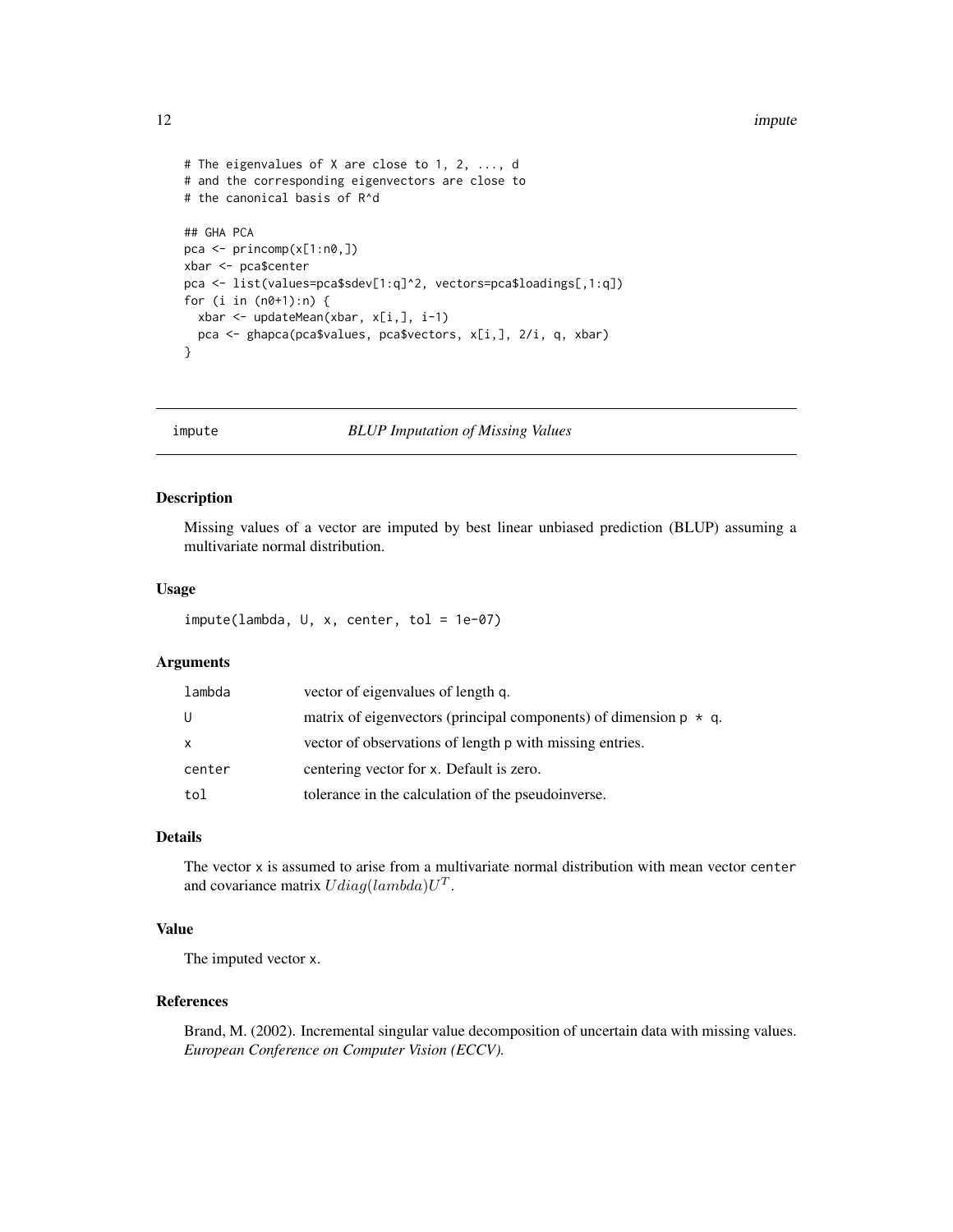#### <span id="page-12-0"></span>incRpca 23 and 23 and 23 and 23 and 23 and 23 and 23 and 23 and 23 and 23 and 23 and 23 and 23 and 23 and 24 and 25 and 26 and 26 and 26 and 26 and 26 and 26 and 26 and 26 and 26 and 26 and 26 and 26 and 26 and 26 and 26 a

#### Examples

```
set.seed(10)
lambda < -c(1, 2, 5)U <- qr.Q(qr(matrix(rnorm(30),10,3)))
x \le -0 %*% diag(sqrt(lambda)) %*% rnorm(3) + rnorm(10, sd =.05)
x.na \leftarrow xx.na[c(1,3,7)] < -NAx.imputed <- impute(lambda,U,x.na)
cbind(x,x.imputed)
```
<span id="page-12-1"></span>

incRpca *Incremental PCA*

#### Description

Online PCA using the incremental SVD method of Brand (2002) and Arora et al. (2012).

#### Usage

 $incRpca(lambda, U, x, n, f = 1/n, q = length(lambda), center, tol = 1e-7)$ 

#### Arguments

| lambda       | vector of eigenvalues.                                           |
|--------------|------------------------------------------------------------------|
| U            | matrix of eigenvectors (principal components) stored in columns. |
| $\mathsf{x}$ | new data vector.                                                 |
| n            | sample size before observing x.                                  |
| $\mathbf{f}$ | forgetting factor: a number in $(0,1)$ .                         |
| q            | number of eigenvectors to compute.                               |
| center       | optional centering vector for x.                                 |
| tol          | numerical tolerance.                                             |

#### Details

If the Euclidean distance between  $x$  and  $U$  is more than tol, the number of eigenpairs increases to length(lambda)+1 before eventual truncation at order q. Otherwise, the eigenvectors remain unchanged and only the eigenvalues are updated.

The forgetting factor f can be interpreted as the inverse of the number of observation vectors effectively used in the PCA: the "memory" of the PCA algorithm goes back 1/f observations in the past. For larger values of f, the PCA update gives more relative weight to the new data x and less to the current PCA (lambda, U). For nonstationary processes, f should be closer to 1.

Only one of the arguments n and f needs being specified. If it is n, then f is set to 1/n by default (usual PCA of sample covariance matrix where all data points have equal weight). If f is specified, its value overrides any eventual specification of n.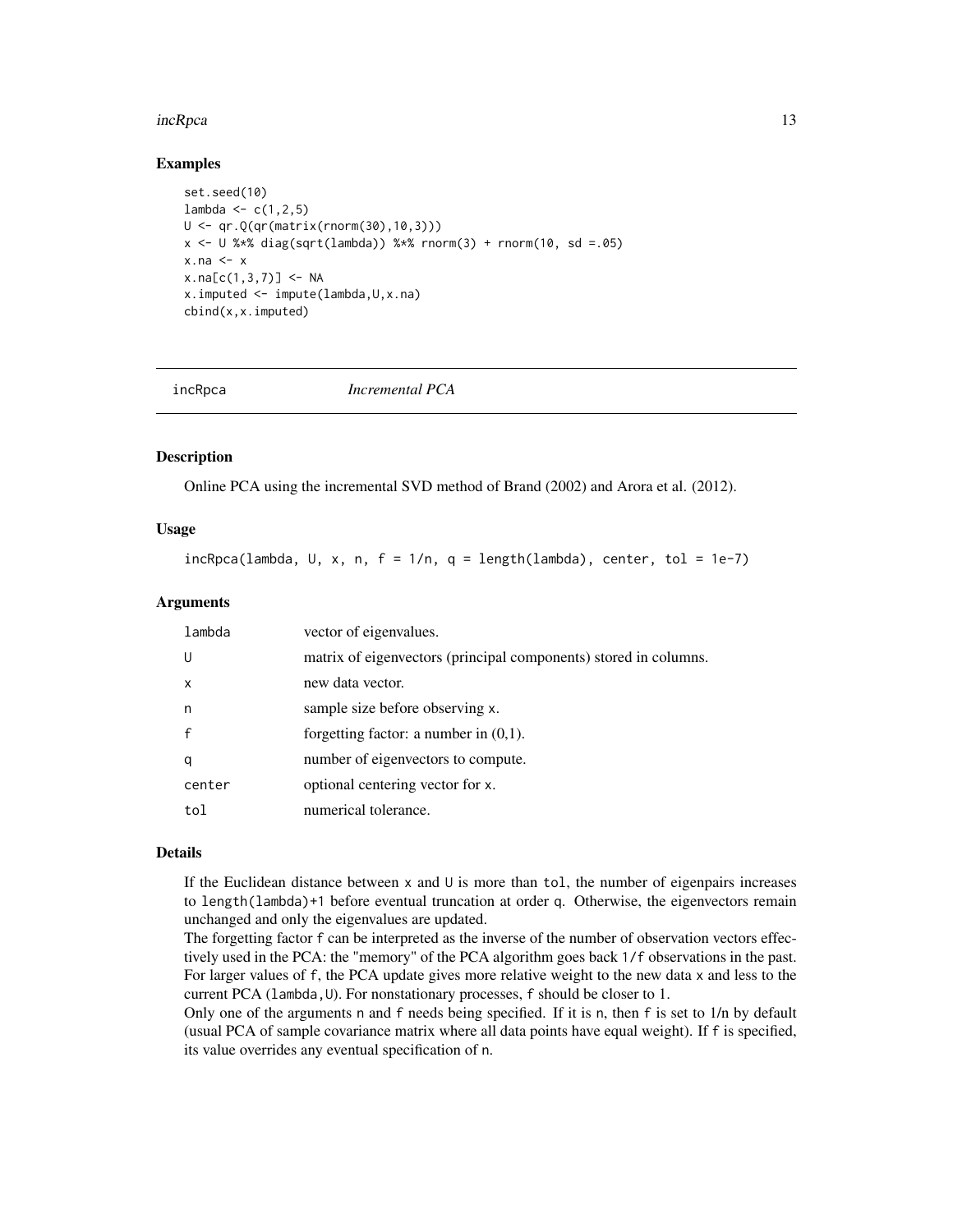#### <span id="page-13-0"></span>Value

A list with components

| values  | updated eigenvalues in decreasing order. |
|---------|------------------------------------------|
| vectors | updated eigenvectors.                    |

#### References

Arora et al. (2012). Stochastic Optimization for PCA and PLS. *50th Annual Conference on Communication, Control, and Computing (Allerton).* Brand, M. (2002). Incremental singular value decomposition of uncertain data with missing values. *European Conference on Computer Vision (ECCV).*

#### Examples

```
## Simulate Brownian motion
n <- 100 # number of sample paths
d <- 50 # number of observation points
q <- 10 # number of PCs to compute
n0 <- 50 # number of sample paths used for initialization
x <- matrix(rnorm(n*d,sd=1/sqrt(d)), n, d)
x \leftarrow t(\text{apply}(x, 1, \text{cumsum}))dim(x) # (100,50)
```

```
## Incremental PCA (IPCA, centered)
pca <- prcomp(x[1:n0,]) # initialization
xbar <- pca$center
pca <- list(values=pca$sdev[1:q]^2, vectors=pca$rotation[,1:q])
for (i in (n0+1):n){
  xbar <- updateMean(xbar, x[i,], i-1)
  pca <- incRpca(pca$values, pca$vectors, x[i,], i-1, q = q,
center = xbar)}
## Incremental PCA (IPCA, uncentered)
pca <- prcomp(x[1:n0,],center=FALSE) # initialization
pca \le list(values = pca$sdev[1:q]^2, vectors = pca$rotation[,1:q])
for (i in (n0+1):n)pca <- incRpca(pca$values, pca$vectors, x[i,], i-1, q = q)
```
<span id="page-13-1"></span>incRpca.block *Incremental PCA with Block Update*

#### Description

Sequential Karhunen-Loeve (SKL) algorithm of Levy and Lindenbaum (2000). The PCA can be updated with respect to a data matrix (not just a data vector).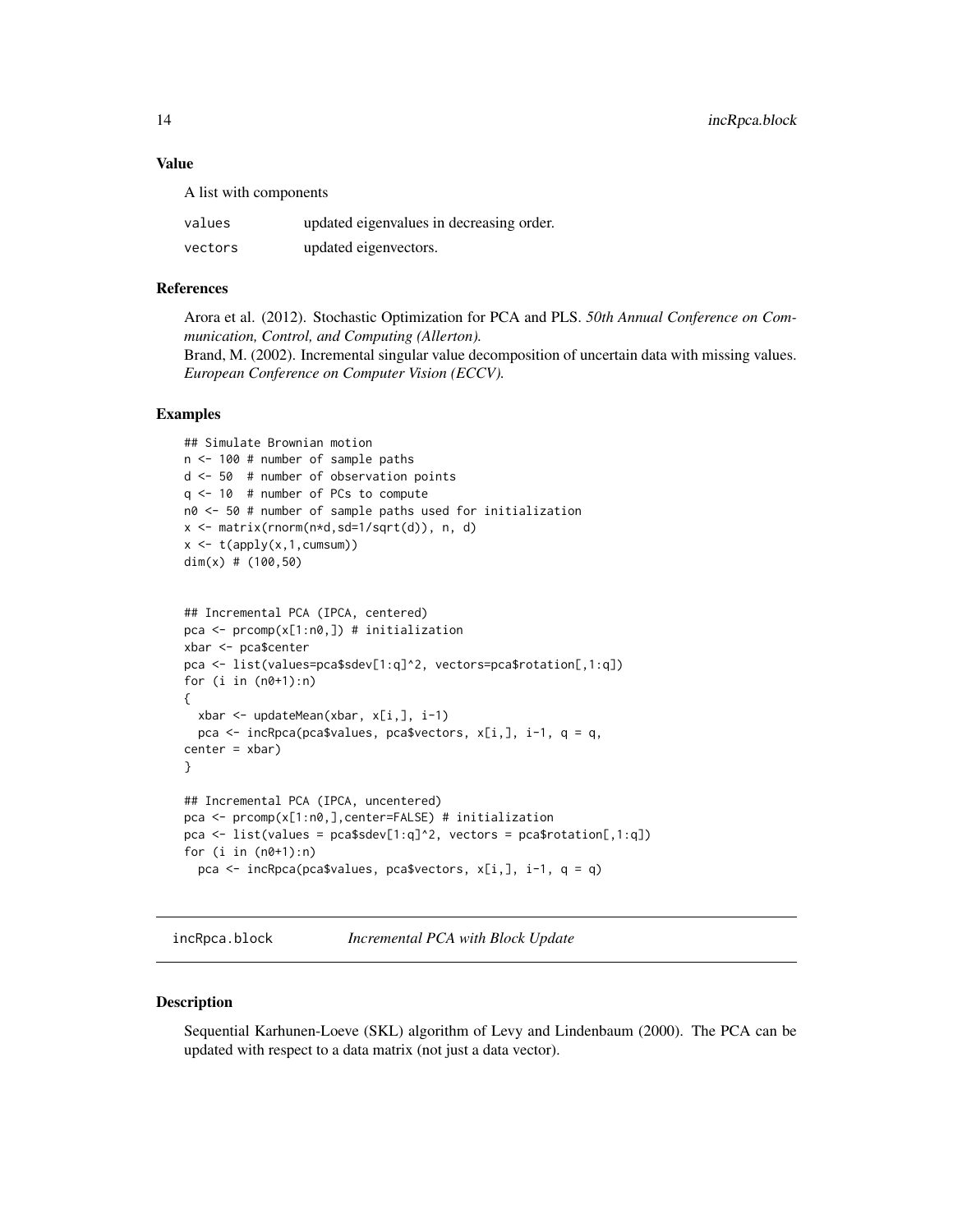#### <span id="page-14-0"></span>incRpca.block 15

#### Usage

 $incRpca.block(x, B, lambda, U, n0 = 0, f, q = length(lambda), center, byrow = FALSE)$ 

#### Arguments

| $\mathsf{x}$ | data matrix                                                         |
|--------------|---------------------------------------------------------------------|
| B            | block size                                                          |
| lambda       | initial eigenvalues (optional)                                      |
| U            | initial eigenvectors/PCs (optional)                                 |
| n0           | initial sample size (optional)                                      |
| $\mathsf{f}$ | vector of forgetting factors                                        |
| q            | number of requested PCs                                             |
| center       | centering vector for x (optional)                                   |
| byrow        | Are the data vectors in x stored in rows (TRUE) or columns (FALSE)? |

#### Details

This incremental PCA algorithm utilizes QR factorization and RSVD. It generalizes the algorithm [incRpca](#page-12-1) from vector to matrix/block updates. However, [incRpca](#page-12-1) should be preferred for vector updates as it is faster.

If lambda and U are specified, they are taken as the initial PCA. Otherwise, the PCA is initialized by the SVD of the first block of data in x (B data vectors). The number n0 is the sample size before observing  $x$  (default value = 0). The number B is the size of blocks to be used in the PCA updates. Ideally, B should be a divisor of the number of data vectors in x (otherwise the last smaller block is discarded). If U is provided, then B and q default to the number of columns (=PC) of U.

The argument f determines the relative weight of current PCA and new data in each block update. Its length should be equal to the number of blocks in x, say *nblock*. If n0 and B are provided, then f defaults to  $B/(\eta\theta+(\theta:(\text{nblock-1})\times B))$ , i.e., the case where all data points have equal weights. The values in f should be in (0,1), with higher values giving more weight to new data and less to the current PCA.

#### Value

A list with components

| values  | first q eigenvalues.      |
|---------|---------------------------|
| vectors | first q eigenvectors/PCs. |

#### References

Levy, A. and Lindenbaum, M. (2000). Sequential Karhunen-Loeve basis extraction and its application to images. *IEEE Transactions on Image Processing*.

#### See Also

[incRpca](#page-12-1)[,incRpca.rc](#page-15-1)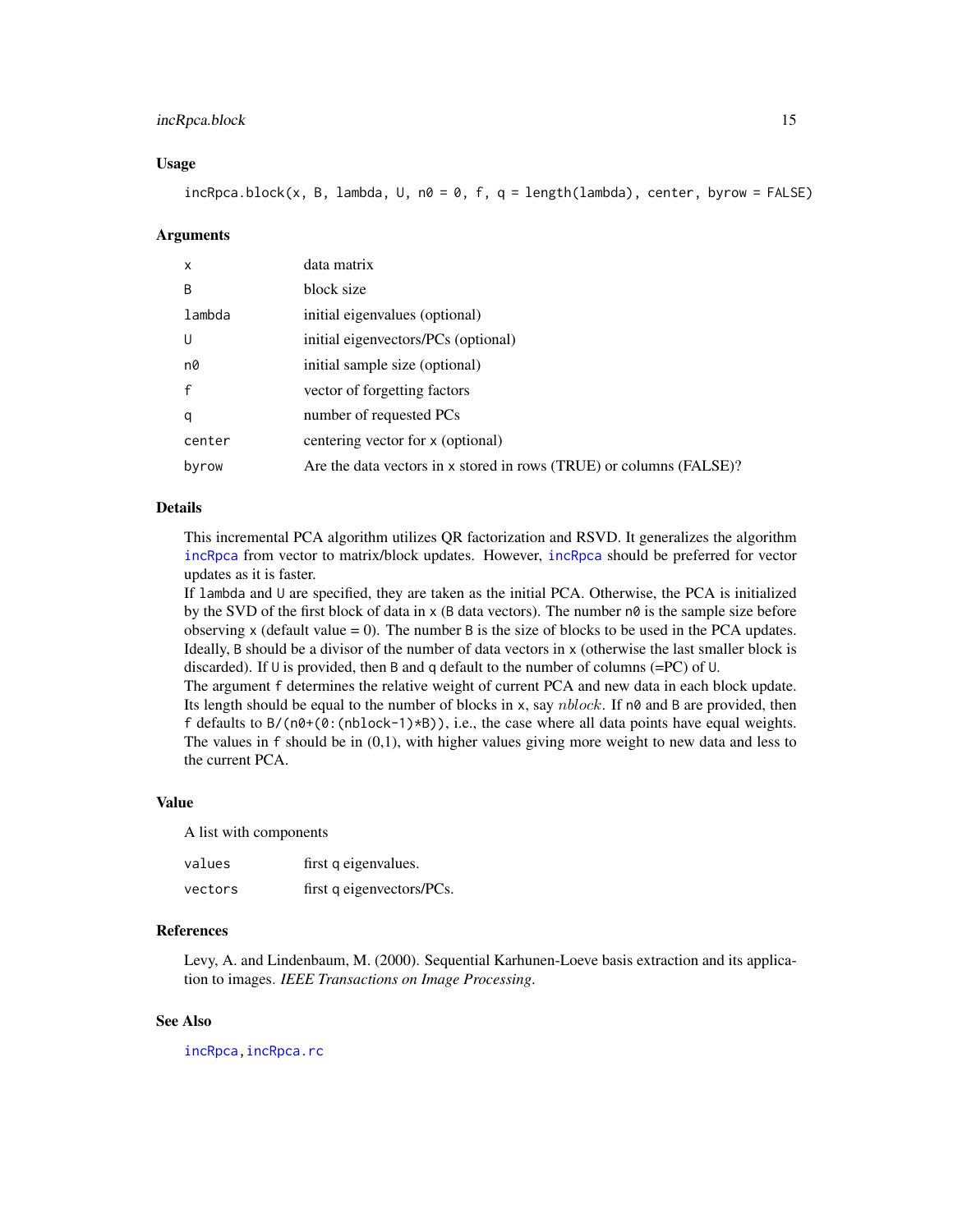#### Examples

```
## Simulate Brownian Motion
n <- 100 # number of sample paths
d <- 50 # number of observation points
x <- matrix(rnorm(n*d,sd=1/sqrt(d)),n,d)
x \le - t(apply(x,1,cumsum)) # dim(x) = c(100,50)
q <- 10 # number of PC to compute
B <- 20 # block size
n0 <- B # initial sample size (if relevant)
## PCA without initial values
res1 \le incRpca.block(t(x), B, q=q) # data vectors in columns
res2 <- incRpca.block(x, B, q=q, byrow=TRUE) # data vectors in rows
all.equal(res1,res2) # TRUE
## PCA with initial values
svd0 <- svd(x[1:n0,], 0, n0) # use first block for initialization
lambda <- svd0$d[1:n0]^2/n0 # initial eigenvalues
U <- svd0$v # initial PC
res3 <- incRpca.block(x[-(1:n0),], B, lambda, U, n0, q=q, byrow=TRUE)
# run PCA with this initialization on rest of the data
all.equal(res1,res3) # compare with previous PCA: TRUE
## Compare with function incRpca
res4 <- list(values=lambda, vectors=U)
for (i in (n0+1):n)res4 <- incRpca(res4$values, res4$vectors, x[i,], i-1, q=q)
B <- 1 # vector update
res5 \le incRpca.block(x[-(1:n0),], B, lambda, U, n0, q=q, byrow=TRUE)
ind <- which(sign(res5$vectors[1,]) != sign(res4$vectors[1,]))
res5$vectors[,ind] <- - res5$vectors[,ind] # align PCs (flip orientation as needed)
all.equal(res4,res5) # TRUE
```
<span id="page-15-1"></span>incRpca.rc *Incremental PCA With Reduced Complexity*

#### **Description**

The incremental PCA is computed without rotating the updated projection space (Brand, 2002; Arora et al., 2012). Specifically, PCs are specified through a matrix of orthogonal vectors Ut that spans the PC space and a rotation matrix Us such that the PC matrix is UtUs. Given a new data vector, the PCA is updated by adding one column to Ut and recalculating the low-dimensional rotation matrix Us. This reduces complexity and helps preserving orthogonality. Eigenvalues are updated as the usual incremental PCA algorithm.

#### Usage

```
incRpca.rc(lambda, Ut, Us, x, n, f = 1/n, center, tol = 1e-07)
```
<span id="page-15-0"></span>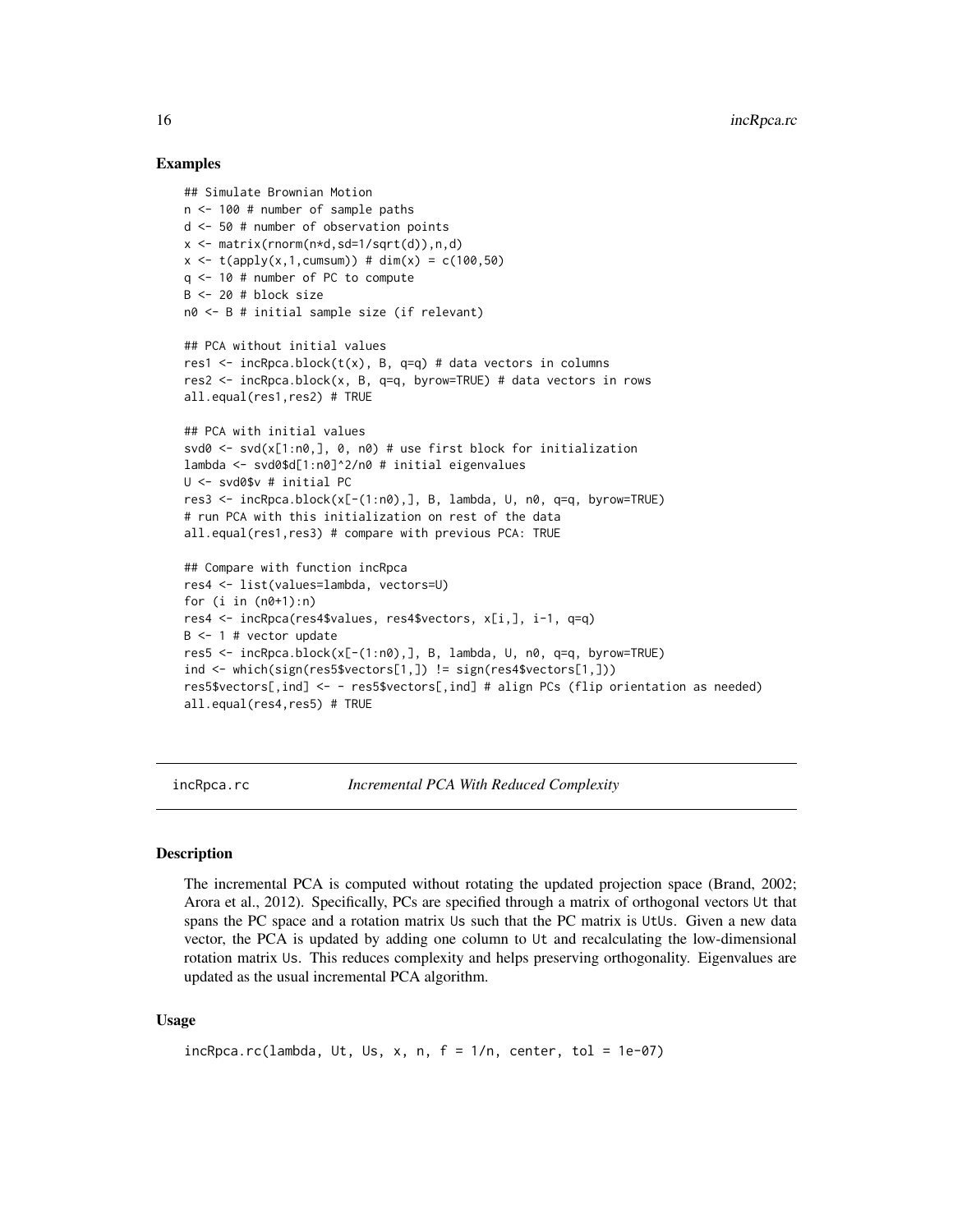#### <span id="page-16-0"></span>incRpca.rc 17

#### Arguments

| lambda | vector of eigenvalues.                          |
|--------|-------------------------------------------------|
| Ut     | matrix of orthogonal vectors stored in columns. |
| Us     | rotation matrix.                                |
| x      | new data vector.                                |
| n      | sample size before observing x.                 |
|        | forgetting factor: a number in $(0,1)$ .        |
| center | optional centering vector for x.                |
| tol    | numerical tolerance for eigenvalues.            |

#### Details

For large datasets, this algorithm is considerably faster than its counterpart [incRpca](#page-12-1), reducing the time complexity of each update from  $O(qd^2)$  to  $O(qd+q^3)$  flops with d the length of x. A consequence of not rotating the PC basis at each update is that the dimension of the PCA decomposition increases whenever a new observation vector is not entirely contained in the PC space. To keep the number of PCs and eigenvalues from getting too large, it is necessary to multiply the matrices  $U_t$ and  $U_s$  at regular time intervals so as to recover the individual PCs and retain only the largest ones.

#### Value

A list with components

| values | updated eigenvalues in decreasing order. |
|--------|------------------------------------------|
| Ut     | updated projection space.                |
| Us     | updated rotation matrix.                 |

#### References

Arora et al. (2012). Stochastic Optimization for PCA and PLS. *50th Annual Conference on Communication, Control, and Computing (Allerton).* Brand, M. (2002). Incremental singular value decomposition of uncertain data with missing values. *European Conference on Computer Vision (ECCV).*

#### See Also

[incRpca,](#page-12-1) [incRpca.block](#page-13-1)

#### Examples

```
## Not run:
# Data generation
n <- 400 # number of units
d <- 10000 # number of variables
n0 <- 200 # initial sample
q <- 20 # required number of PCs
x <- matrix(rnorm(n*d,sd=1/sqrt(d)),n,d) # data matrix
```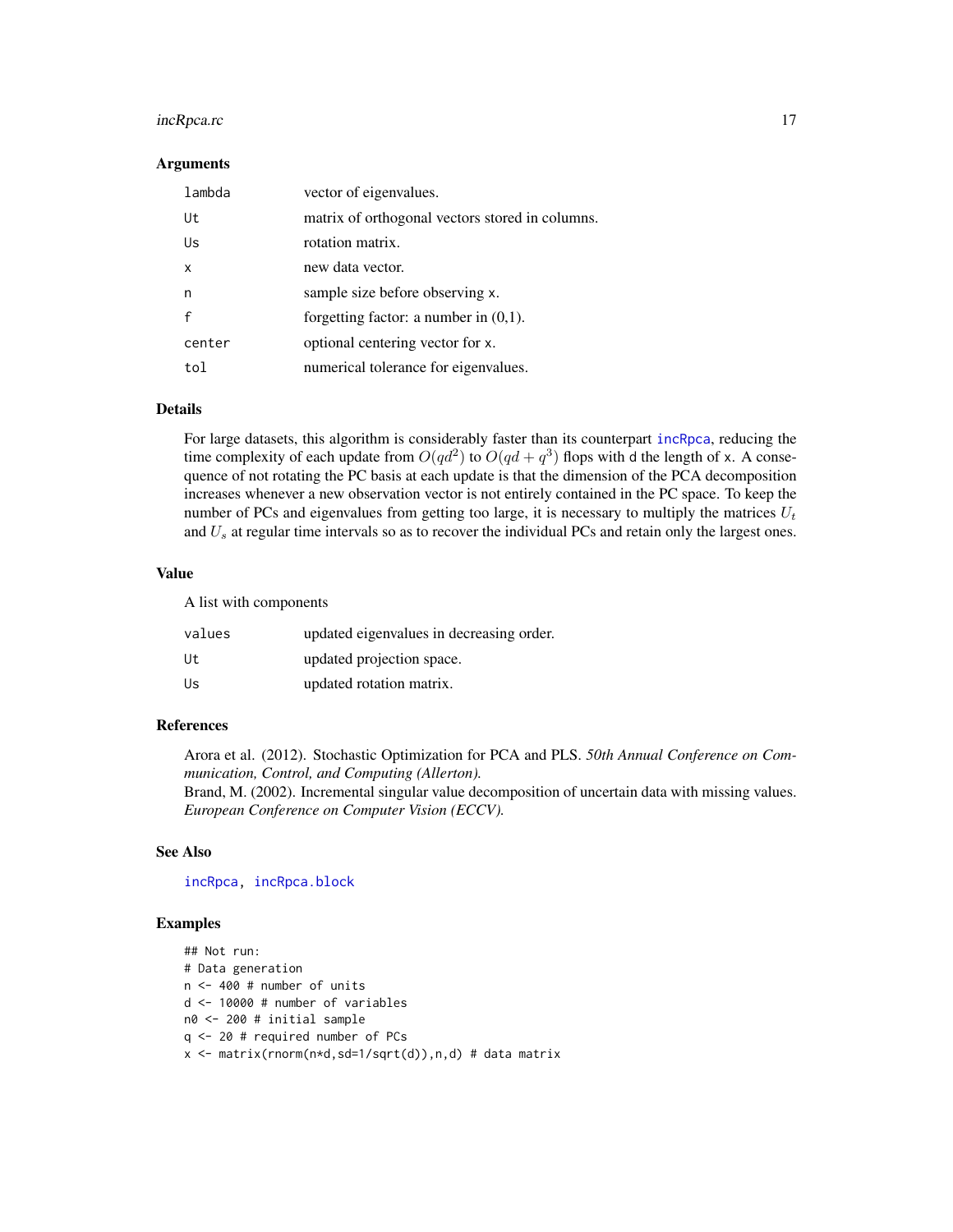```
x \leq t(apply(x,1,cumsum)) # standard Brownian motion
# Initial PCA
# Initial PCA
xbar0 <- colMeans(x[1:n0,])
pca0 <- batchpca(x0c, q, center=xbar0, byrow=TRUE)
# Incremental PCA with rotation
xbar <- xbar0
pca1 < -pca0system.time({
for (i in n0:(n-1)) {
xbar <- updateMean(xbar, x[i+1,], i)
pca1 <- incRpca(pca1$values, pca1$vectors, x[i+1,], i, center=xbar)
}
})
# Incremental PCA without rotation
xbar <- xbar0
pca2 <- list(values=pca0$values, Ut=pca0$vectors, Us=diag(q))
system.time({
for (i in n0:(n-1)) {
xbar <- updateMean(xbar, x[i+1,], i)
pca2 <- incRpca.rc(pca2$values, pca2$Ut, pca2$Us, x[i+1,],
i, center = xbar)
# Rotate the PC basis and reduce its size to q every k observations
if (i %% q == 0 || i == n-1)
{ pca2$values <- pca2$values[1:q]
 pca2$Ut <- pca2$Ut %*% pca2$Us[,1:q]
  pca2$Us <- diag(q)
}
}
})
# Check that the results are identical
# Relative differences in eigenvalues
range(pca1$values/pca2$values-1)
# Cosines of angles between eigenvectors
abs(colSums(pca1$vectors * pca2$Ut))
## End(Not run)
```
<span id="page-17-1"></span>perturbationRpca *Recursive PCA using a rank 1 perturbation method*

#### Description

This function recursively updates the PCA with respect to a single new data vector, using the (fast) perturbation method of Hegde et al. (2006).

<span id="page-17-0"></span>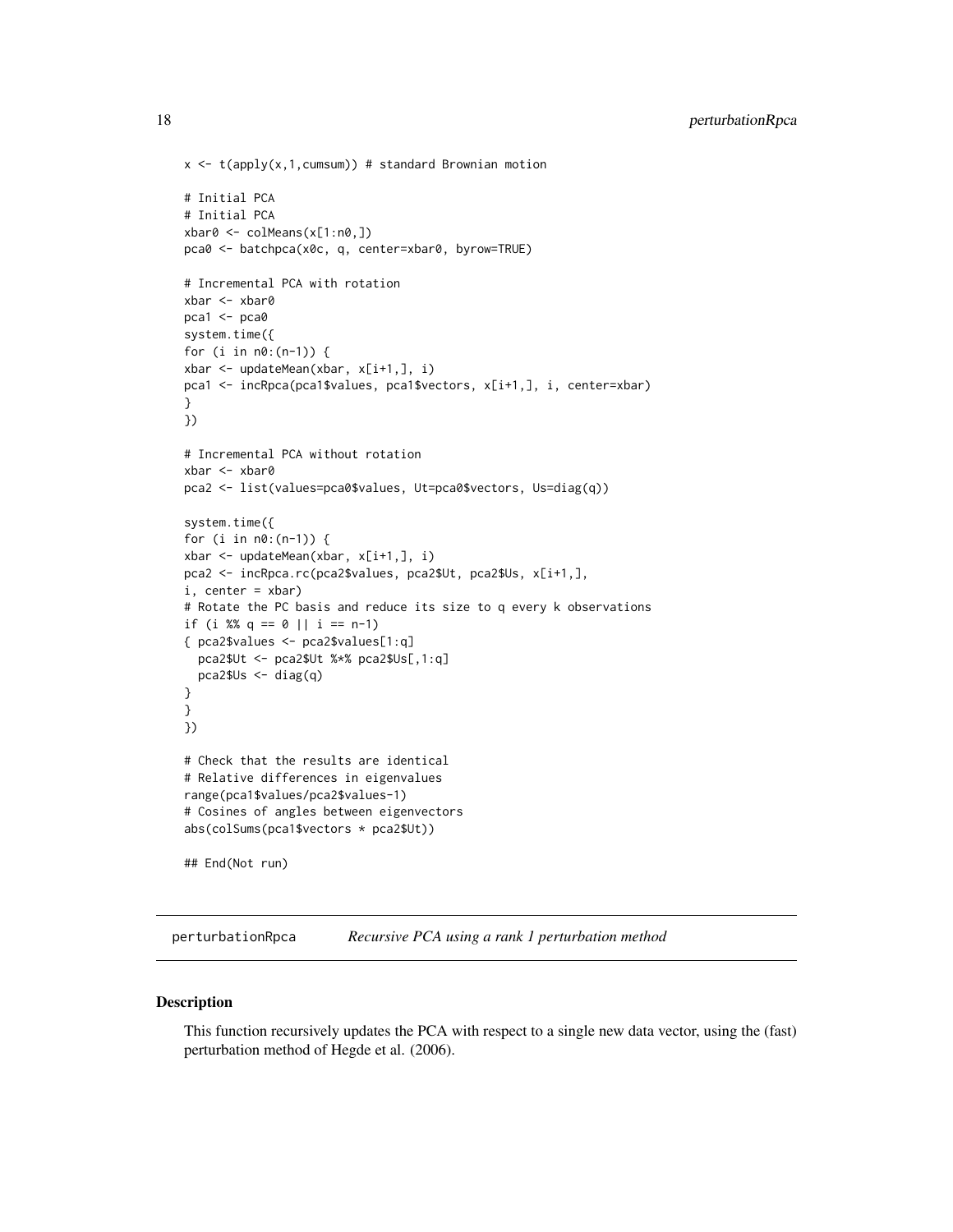#### <span id="page-18-0"></span>perturbationRpca 19

#### Usage

perturbationRpca(lambda, U, x, n, f = 1/n, center, sort = TRUE)

#### Arguments

| lambda | vector of eigenvalues.                         |
|--------|------------------------------------------------|
| IJ     | matrix of eigenvectors (PC) stored in columns. |
| X      | new data vector.                               |
| n      | sample size before observing x.                |
|        | forgetting factor: a number between 0 and 1.   |
| center | optional centering vector for x.               |
| sort   | Should the eigenpairs be sorted?               |

#### Details

The forgetting factor f can be interpreted as the inverse of the number of observation vectors effectively used in the PCA: the "memory" of the PCA algorithm goes back 1/f observations in the past. For larger values of f, the PCA update gives more relative weight to the new data x and less to the current PCA (lambda, U). For nonstationary processes, f should be closer to 1.

Only one of the arguments n and f needs being specified. If it is n, then f is set to  $1/n$  by default (usual PCA of sample covariance matrix where all data points have equal weight). If f is specified, its value overrides any eventual specification of n.

If sort is TRUE, the updated eigenpairs are sorted by decreasing eigenvalue. Otherwise, they are not sorted.

#### Value

A list with components

| values  | updated eigenvalues.  |
|---------|-----------------------|
| vectors | updated eigenvectors. |

#### Note

This perturbation method is based on large sample approximations. It tends to be highly inaccurate for small/medium sized samples and should not be used in this case.

#### References

Hegde et al. (2006) Perturbation-Based Eigenvector Updates for On-Line Principal Components Analysis and Canonical Correlation Analysis. *Journal of VLSI Signal Processing*.

#### See Also

[secularRpca](#page-19-1)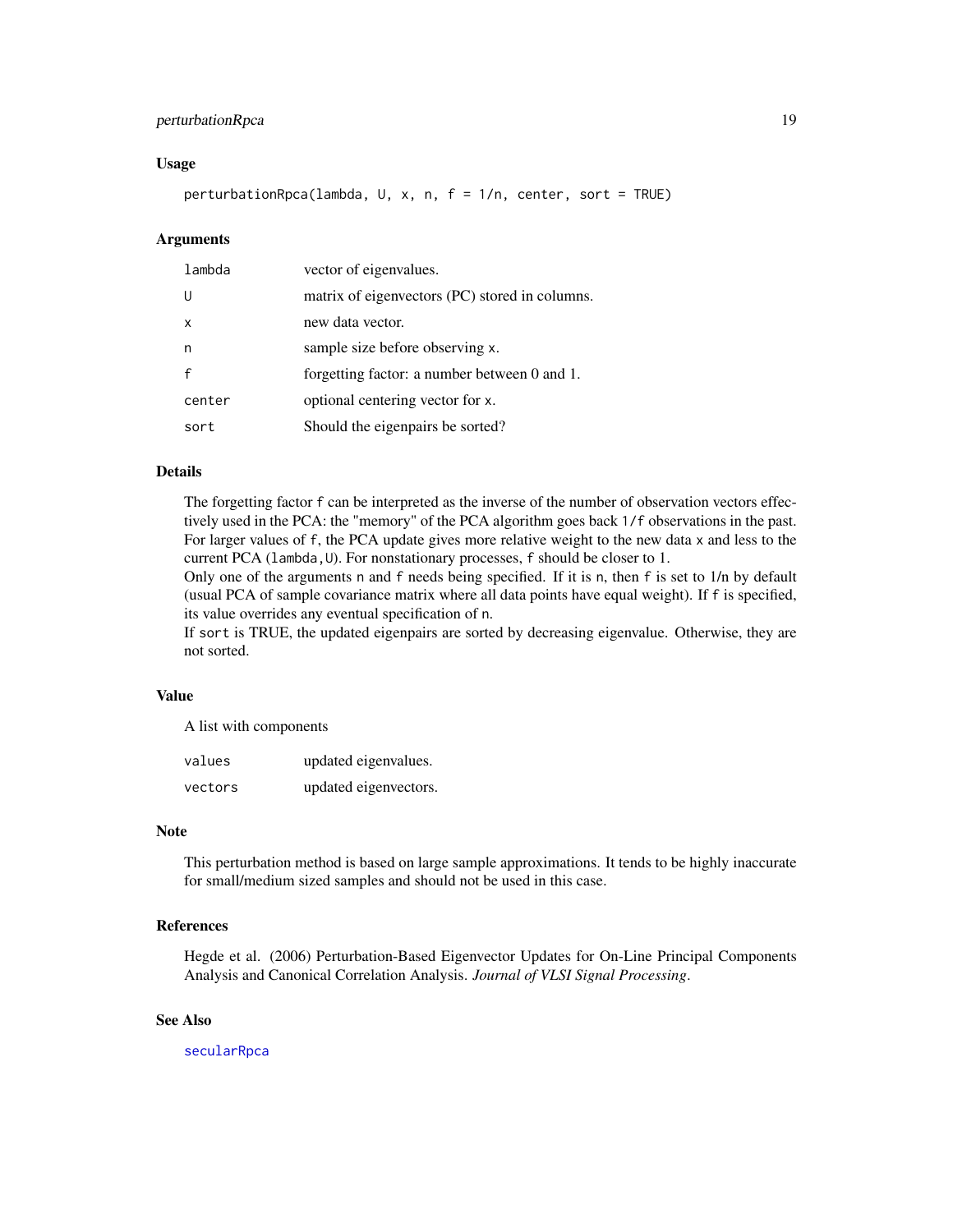#### Examples

```
n <- 1e3
n0 <- 5e2
d < -10x \le matrix(runif(n*d), n, d)
x \le - x %*% diag(sqrt(12*(1:d)))
# The eigenvalues of cov(x) are approximately equal to 1, 2, ..., d
# and the corresponding eigenvectors are approximately equal to
# the canonical basis of R^d
## Perturbation-based recursive PCA
# Initialization: use factor 1/n0 (princomp) rather
# than factor 1/(n0-1) (prcomp) in calculations
pca <- princomp(x[1:n0,], center=FALSE)
xbar <- pca$center
pca <- list(values=pca$sdev^2, vectors=pca$loadings)
for (i in (n\theta+1):n) {
xbar <- updateMean(xbar, x[i,], i-1)
pca <- perturbationRpca(pca$values, pca$vectors, x[i,],
i-1, center=xbar) }
```
<span id="page-19-1"></span>secularRpca *Recursive PCA Using Secular Equations*

#### Description

The PCA is recursively updated after observation of a new vector (rank one modification of the covariance matrix). Eigenvalues are computed as roots of a secular equation. Eigenvectors (principal components) are deduced by explicit calculation (Bunch et al., 1978) or approximated with the method of Gu and Eisenstat (1994).

#### Usage

secularRpca(lambda, U, x, n,  $f = 1/n$ , center, tol = 1e-10, reortho = FALSE)

#### Arguments

| lambda       | vector of eigenvalues.                                                                                                                                                   |
|--------------|--------------------------------------------------------------------------------------------------------------------------------------------------------------------------|
| U            | matrix of eigenvectors (PCs) stored in columns.                                                                                                                          |
| $\mathsf{x}$ | new data vector.                                                                                                                                                         |
| n            | sample size before observing x.                                                                                                                                          |
| $\mathbf{f}$ | forgetting factor: a number in $(0,1)$ .                                                                                                                                 |
| center       | centering vector for x (optional).                                                                                                                                       |
| tol          | tolerance for the computation of eigenvalues.                                                                                                                            |
| reortho      | if FALSE, eigenvectors are explicitly computed using the method of Bunch et al.<br>(1978). If TRUE, they are approximated with the method of Gu and Eisenstat<br>(1994). |

<span id="page-19-0"></span>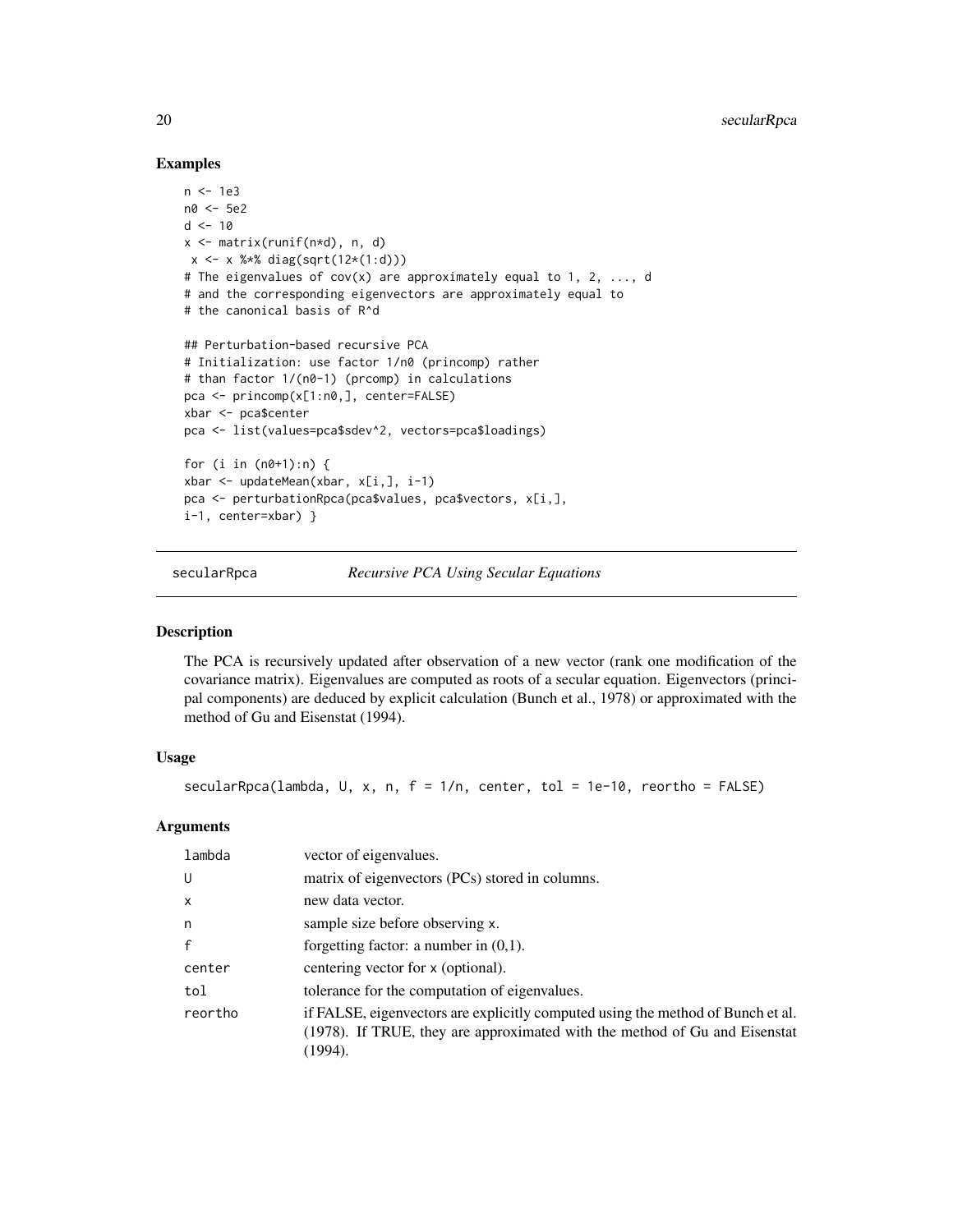#### <span id="page-20-0"></span>secularRpca 21

#### Details

The method of secular equations provides accurate eigenvalues in all but pathological cases. On the other hand, the perturbation method implemented by [perturbationRpca](#page-17-1) typically runs much faster but is only accurate for a large sample size n.

The default eigendecomposition method is that of Bunch et al. (1978). This algorithm consists in three stages: initial deflation, nonlinear solution of secular equations, and calculation of eigenvectors. The calculation of eigenvectors (PCs) is accurate for the first few eigenvectors but loss of accuracy and orthogonality may occur for the next ones. In contrast the method of Gu and Eisenstat (1994) is robust against small errors in the computation of eigenvalues. It provides eigenvectors that may be less accurate than the default method but for which strict orthogonality is guaranteed.

The forgetting factor f can be interpreted as the inverse of the number of observation vectors effectively used in the PCA: the "memory" of the PCA algorithm goes back 1/f observations in the past. For larger values of f, the PCA update gives more relative weight to the new data x and less to the current PCA (lambda, U). For nonstationary processes, f should be closer to 1.

Only one of the arguments n and f needs being specified. If it is n, then f is set to  $1/n$  by default (usual PCA of sample covariance matrix where all data points have equal weight). If f is specified, its value overrides any eventual specification of n.

#### Value

A list with components

| values  | updated eigenvalues in decreasing order. |
|---------|------------------------------------------|
| vectors | updated eigenvectors (PCs).              |

#### References

Bunch, J.R., Nielsen, C.P., and Sorensen, D.C. (1978). Rank-one modification of the symmetric eigenproblem. *Numerische Mathematik.*

Gu, M. and Eisenstat, S.C. (1994). A stable and efficient algorithm for the rank-one modification of the symmetric eigenproblem. *SIAM Journal of Matrix Analysis and Applications.*

#### See Also

[perturbationRpca](#page-17-1)

#### Examples

```
# Initial data set
n < - 100d < -50x \leftarrow \text{matrix}(\text{runif}(n \star d), n, d)xbar \leftarrow column(x)pca0 <- eigen(cov(x))
# New observation
```
 $newx \leftarrow runif(d)$ 

# Recursive PCA with secular equations xbar <- updateMean(xbar, newx, n)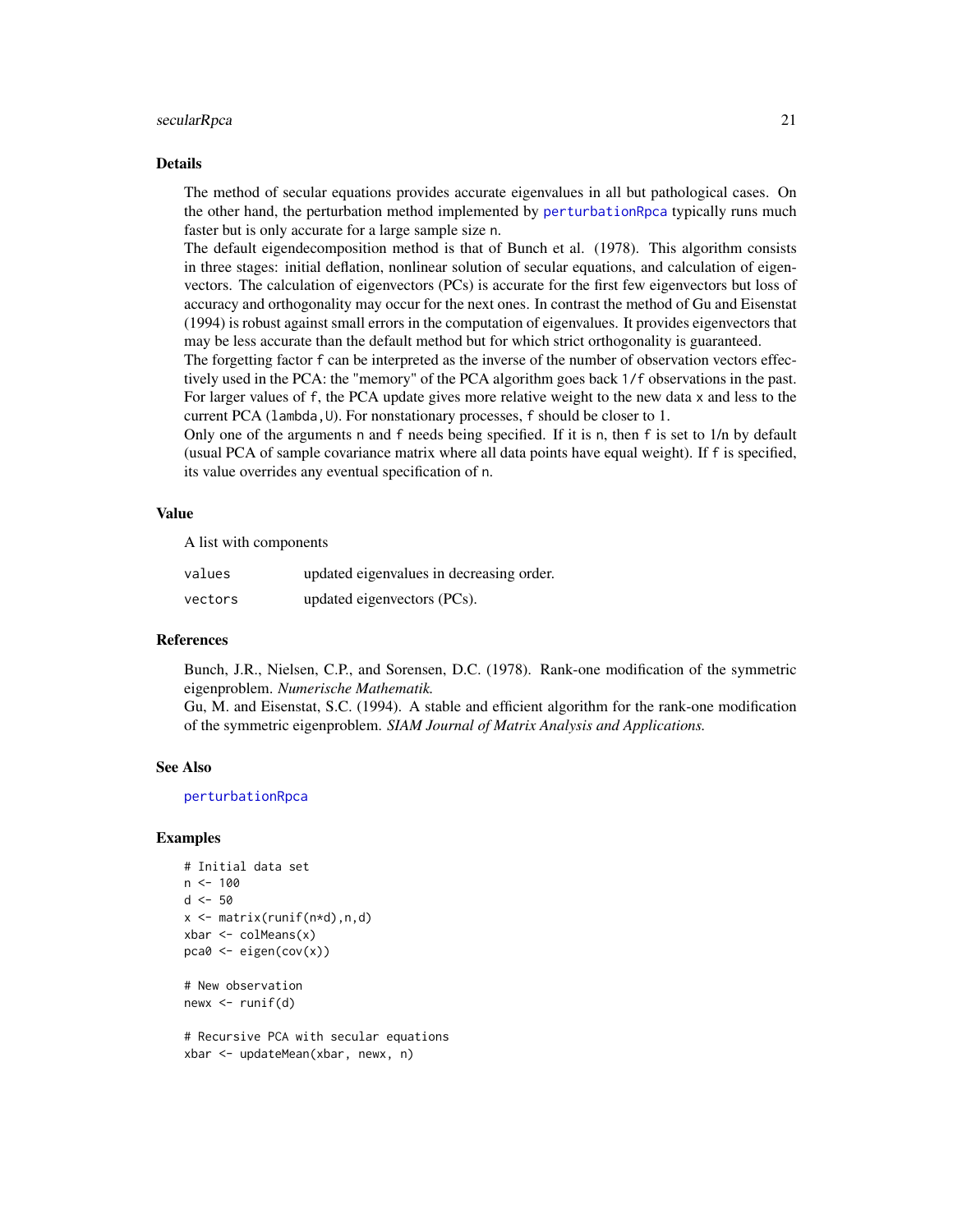<span id="page-21-0"></span>pca <- secularRpca(pca0\$values, pca0\$vectors, newx, n, center = xbar)

<span id="page-21-1"></span>sgapca *Stochastic Gradient Ascent PCA*

#### Description

Online PCA with the SGA algorithm of Oja (1992).

#### Usage

```
sgapca(lambda, U, x, gamma, q = length(lambda), center,
type = c("exact", "nn"), sort = TRUE)
```
#### Arguments

| lambda       | optional vector of eigenvalues.                             |
|--------------|-------------------------------------------------------------|
| U            | matrix of eigenvectors (PC) stored in columns.              |
| $\mathsf{x}$ | new data vector.                                            |
| gamma        | vector of gain parameters.                                  |
| q            | number of eigenvectors to compute.                          |
| center       | optional centering vector for x.                            |
| type         | algorithm implementation: "exact" or "nn" (neural network). |
| sort         | Should the new eigenpairs be sorted?                        |

#### Details

The gain vector gamma determines the weight placed on the new data in updating each principal component. The first coefficient of gamma corresponds to the first principal component, etc.. It can be specified as a single positive number (which is recycled by the function) or as a vector of length  $ncol(U)$ . For larger values of gamma, more weight is placed on x and less on U. A common choice for (the components of) gamma is of the form  $c/n$ , with n the sample size and c a suitable positive constant.

The Stochastic Gradient Ascent PCA can be implemented exactly or through a neural network. The latter is less accurate but faster.

If sort is TRUE and lambda is not missing, the updated eigenpairs are sorted by decreasing eigenvalue. Otherwise, they are not sorted.

#### Value

A list with components

| values  | updated eigenvalues or NULL.  |
|---------|-------------------------------|
| vectors | updated principal components. |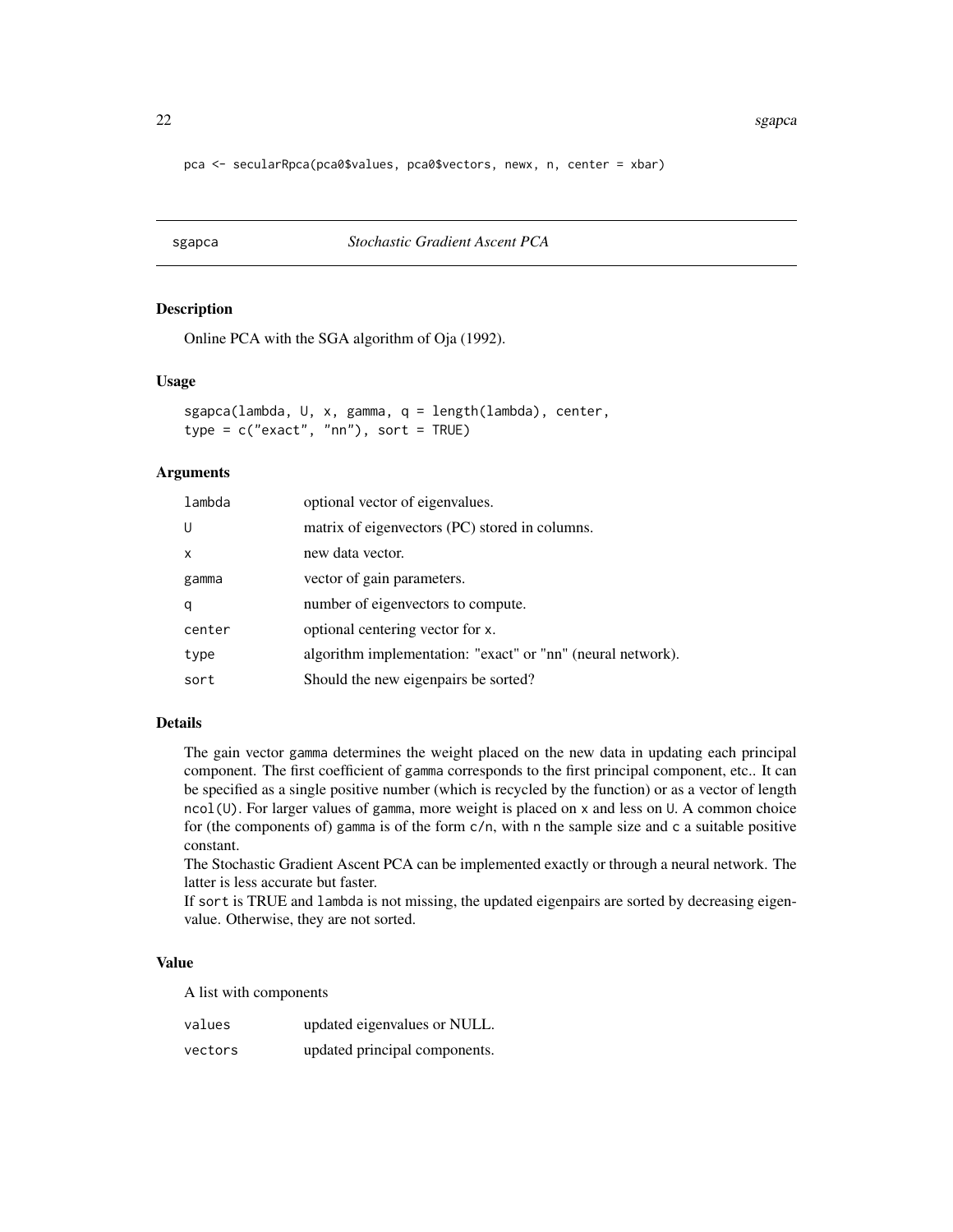<span id="page-22-0"></span>snlpca 23

#### References

Oja (1992). Principal components, Minor components, and linear neural networks. *Neural Networks.*

#### See Also

[ghapca](#page-9-1), [snlpca](#page-22-1)

#### Examples

```
## Initialization
n <- 1e4 # sample size
n0 <- 5e3 # initial sample size
d <- 10 # number of variables
q <- d # number of PC to compute
x <- matrix(runif(n*d), n, d)
x <- x %*% diag(sqrt(12*(1:d)))
# The eigenvalues of x are close to 1, 2, ..., d
# and the corresponding eigenvectors are close to
# the canonical basis of R^d
## SGA PCA
xbar <- colMeans(x[1:n0,])
pca <- batchpca(x[1:n0,], q, center=xbar, byrow=TRUE)
for (i in (n0+1):n) {
 xbar <- updateMean(xbar, x[i,], i-1)
  pca <- sgapca(pca$values, pca$vectors, x[i,], 2/i, q, xbar)
}
pca
```
<span id="page-22-1"></span>snlpca *Subspace Network Learning PCA*

#### Description

Online PCA with the SNL algorithm of Oja (1992).

#### Usage

```
snlpca(lambda, U, x, gamma, q = length(lambda), center,
type = c("exact", "nn"), sort = TRUE)
```
#### Arguments

| lambda | optional vector of eigenvalues.                |
|--------|------------------------------------------------|
| U      | matrix of eigenvectors (PC) stored in columns. |
| x      | new data vector.                               |
| gamma  | vector of learning rates.                      |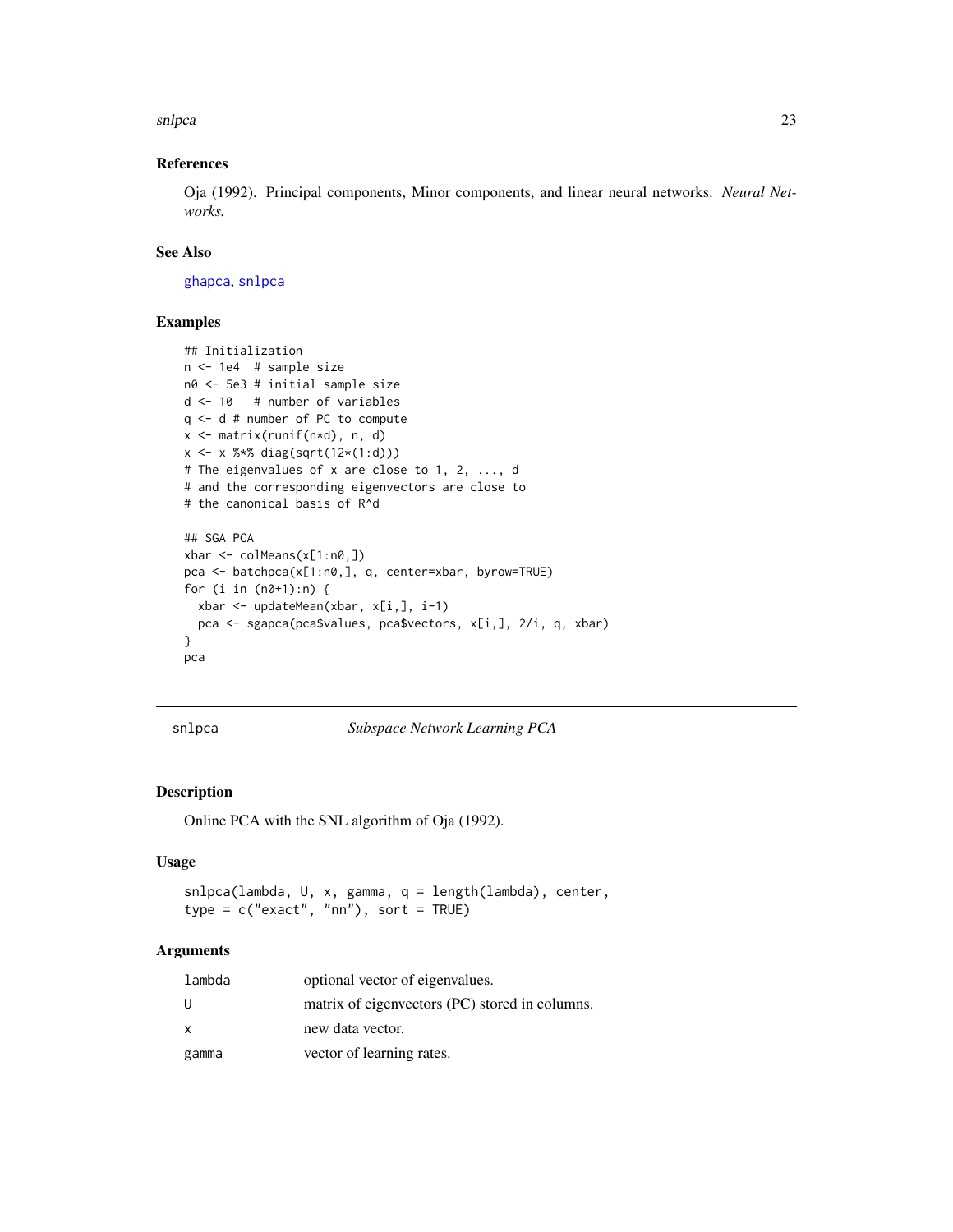<span id="page-23-0"></span>24 snlpca and the state of the state of the state of the state of the state of the state of the state of the state of the state of the state of the state of the state of the state of the state of the state of the state of

| q      | number of eigenvectors to compute.                          |
|--------|-------------------------------------------------------------|
| center | optional centering vector for x.                            |
| type   | algorithm implementation: "exact" or "nn" (neural network). |
| sort   | Should the new eigenpairs be sorted?                        |

#### Details

The vector gamma determines the weight placed on the new data in updating each PC. For larger values of gamma, more weight is placed on x and less on U. A common choice is of the form c/n, with n the sample size and c a suitable positive constant. Argument gamma can be specified as a single positive number (common to all PCs) or as a vector of length q.

If sort is TRUE and lambda is not missing, the updated eigenpairs are sorted by decreasing eigenvalue. Otherwise, they are not sorted.

#### Value

A list with components

| values  | updated eigenvalues or NULL.    |
|---------|---------------------------------|
| vectors | updated (rotated) eigenvectors. |

#### Note

The Subspace Network Learning PCA can be implemented exactly or through a neural network. The latter is less accurate but much faster. Unlike the GHA and SGA algorithms, the SNL algorithm does not consistently estimate principal components. It provides only the linear space spanned by the PCs.

#### References

Oja (1992). Principal components, Minor components, and linear neural networks. *Neural Networks.*

#### See Also

[ghapca,](#page-9-1) [sgapca](#page-21-1)

#### Examples

```
## Initialization
n <- 1e4 # sample size
n0 <- 5e3 # initial sample size
d <- 10 # number of variables
q <- d # number of PC to compute
x <- matrix(runif(n*d), n, d)
x <- x %*% diag(sqrt(12*(1:d)))
# The eigenvalues of x are close to 1, 2, ..., d
# and the corresponding eigenvectors are close to
# the canonical basis of R^d
```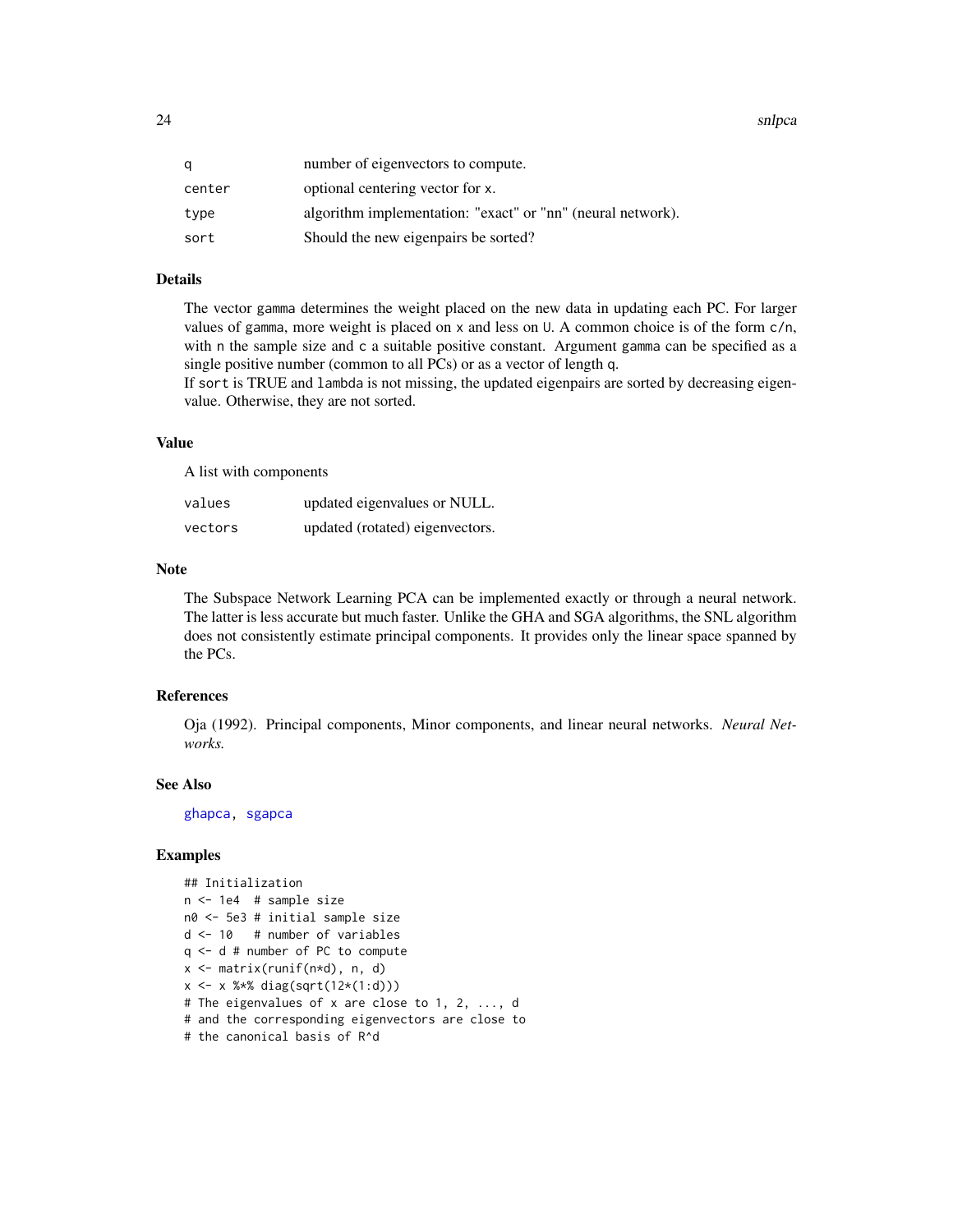#### <span id="page-24-0"></span>updateCovariance 25

```
## SNL PCA
xbar <- colMeans(x[1:n0,])
pca <- batchpca(x[1:n0,], q, center=xbar, byrow=TRUE)
for (i in (n0+1):n) {
 xbar <- updateMean(xbar, x[i,], i-1)
  pca <- snlpca(pca$values, pca$vectors, x[i,], 1/i, q, xbar)
}
```
<span id="page-24-1"></span>updateCovariance *Update the Sample Covariance Matrix*

#### Description

This function recursively updates a covariance matrix without entirely recomputing it when new observations arrive.

#### Usage

updateCovariance(C, x, n, xbar, f, byrow = TRUE)

#### Arguments

|       | covariance matrix.                               |
|-------|--------------------------------------------------|
| X     | vector/matrix of new data.                       |
|       | sample size before observing x.                  |
| xbar  | mean vector before observing x.                  |
|       | forgetting factor: a number beween 0 and 1.      |
| byrow | Are the observation vectors in x stored in rows? |

#### Details

The forgetting factor f determines the balance between past and present observations in the PCA update: the closer it is to 1 (resp. to 0), the more weight is placed on current (resp. past) observations. At least one of the arguments n and f must be specified. If f is specified, its value overrides the argument n. The default f=1/n corresponds to a stationnary observation process.

The argument byrow should be set to TRUE (default value) if the data vectors in x are stored in rows and to FALSE if they are stored in columns. The function automatically handles the case where x is a single vector.

#### Value

The updated covariance matrix.

#### See Also

[updateMean](#page-25-1)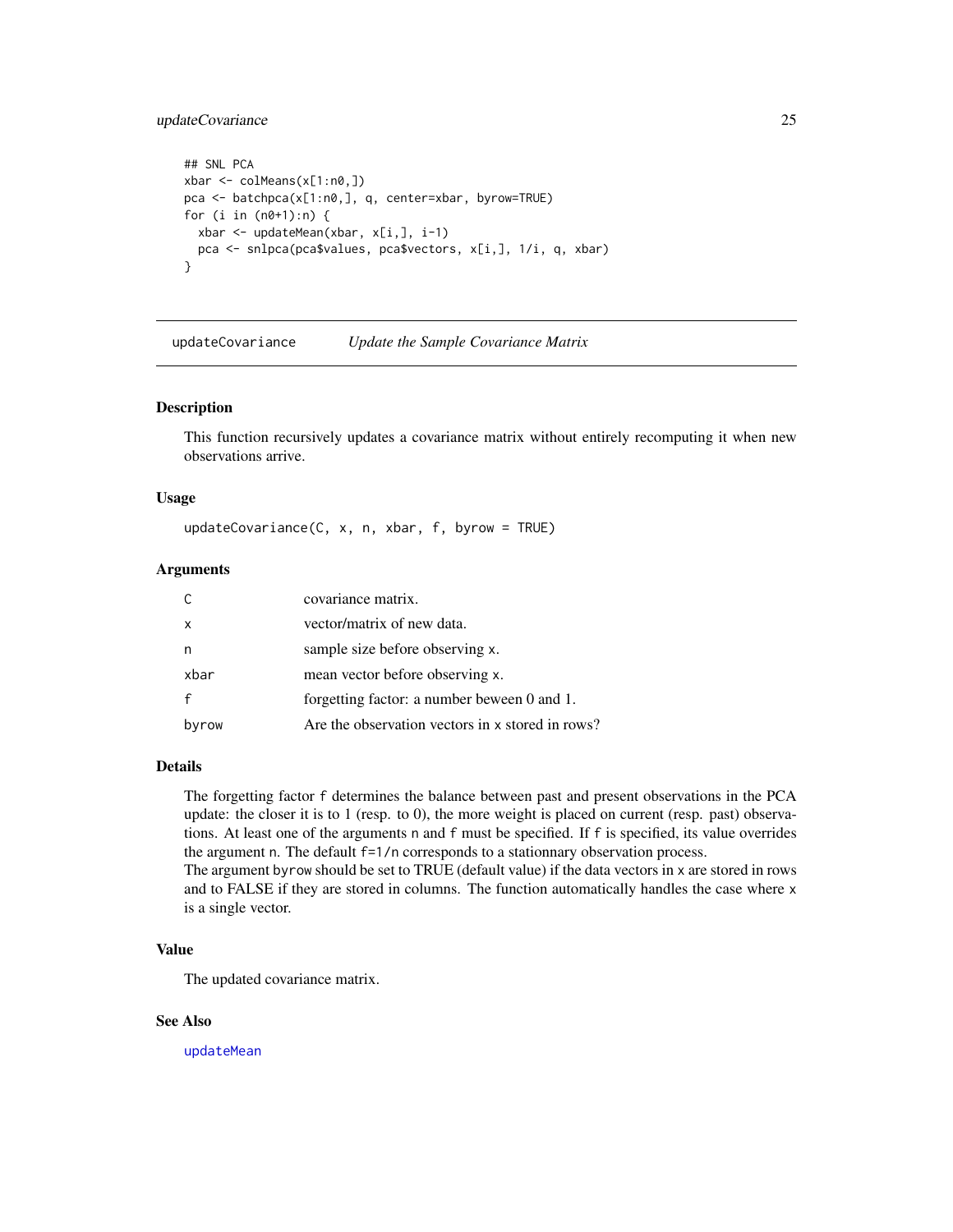#### Examples

```
n <- 1e4
n0 <- 5e3
d < -10x <- matrix(runif(n*d), n, d)
## Direct computation of the covariance
C \leq -\text{cov}(x)## Recursive computation of the covariance
xbar0 <- colMeans(x[1:n0,])
CO < -cov(x[1:n0,])Crec <- updateCovariance(C0, x[(n0+1):n,], n0, xbar0)
## Check equality
all.equal(C, Crec)
```
<span id="page-25-1"></span>updateMean *Update the Sample Mean Vector*

#### Description

Recursive update of the sample mean vector.

#### Usage

```
updateMean(xbar, x, n, f, byrow = TRUE)
```
#### Arguments

| xbar  | current mean vector.                                                          |
|-------|-------------------------------------------------------------------------------|
| x.    | vector or matrix of new data.                                                 |
| n     | sample size before observing x.                                               |
| f.    | forgetting factor: a number in $(0,1)$ .                                      |
| byrow | Are the observation vectors in x stored in rows (TRUE) or in columns (FALSE)? |

#### Details

The forgetting factor f determines the balance between past and present observations in the PCA update: the closer it is to 1 (resp. to 0), the more weight is placed on current (resp. past) observations. At least one of the arguments n and f must be specified. If f is specified, its value overrides the argument n. For a given argument n, the default value of  $f$  isk $/(n + k)$ , with k the number of new vector observations. This corresponds to a stationnary observation process.

#### Value

The updated mean vector.

<span id="page-25-0"></span>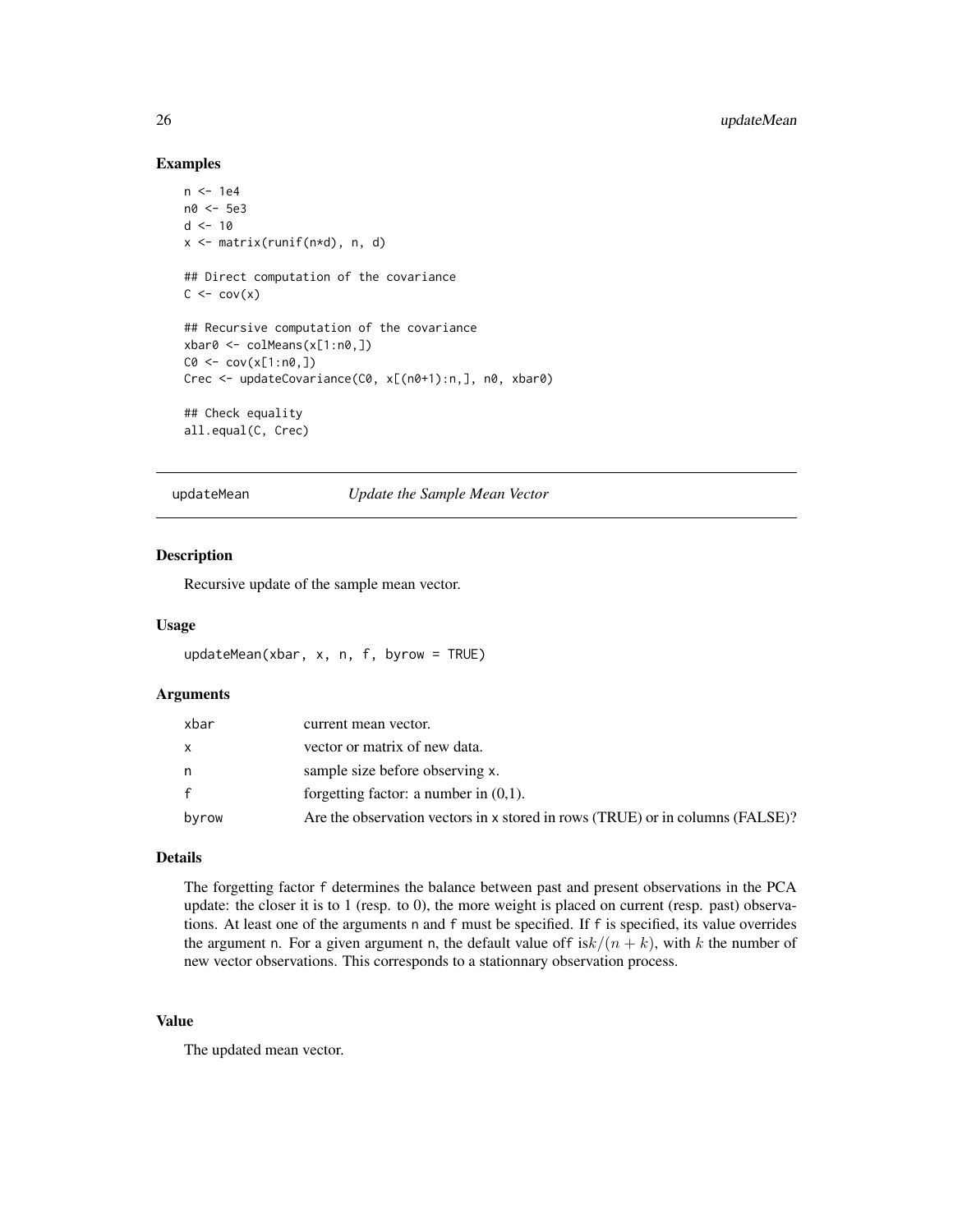### <span id="page-26-0"></span>updateMean 27

#### See Also

[updateCovariance](#page-24-1)

#### Examples

```
n <- 1e4
n0 <- 5e3
d < -10x <- matrix(runif(n*d), n, d)
## Direct computation
xbar1 <- colMeans(x)
## Recursive computation
xbar2 <- colMeans(x[1:n0,])
xbar2 <- updateMean(xbar2, x[(n0+1):n,], n0)
```

```
## Check equality
all.equal(xbar1, xbar2)
```